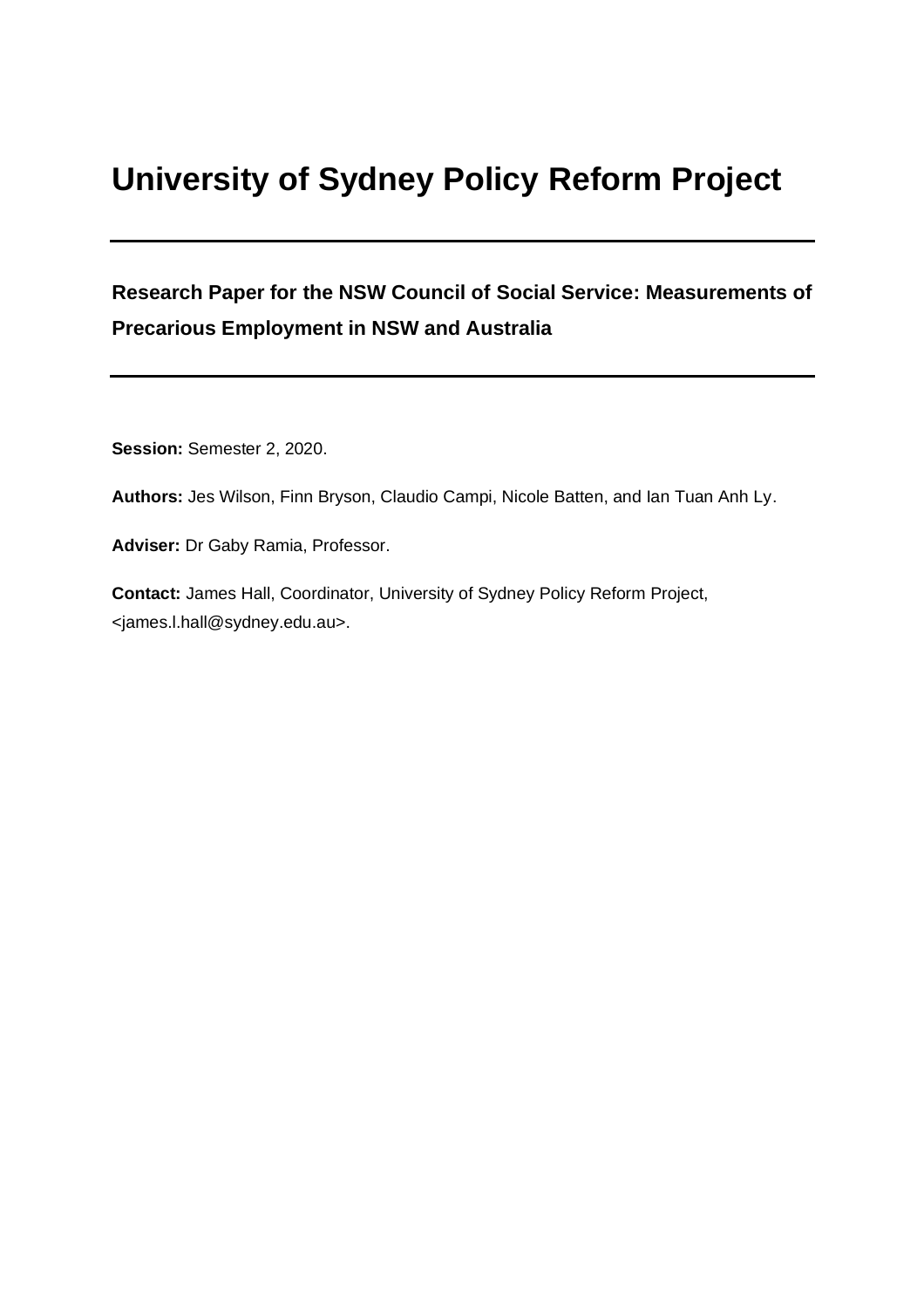## **Table of Contents**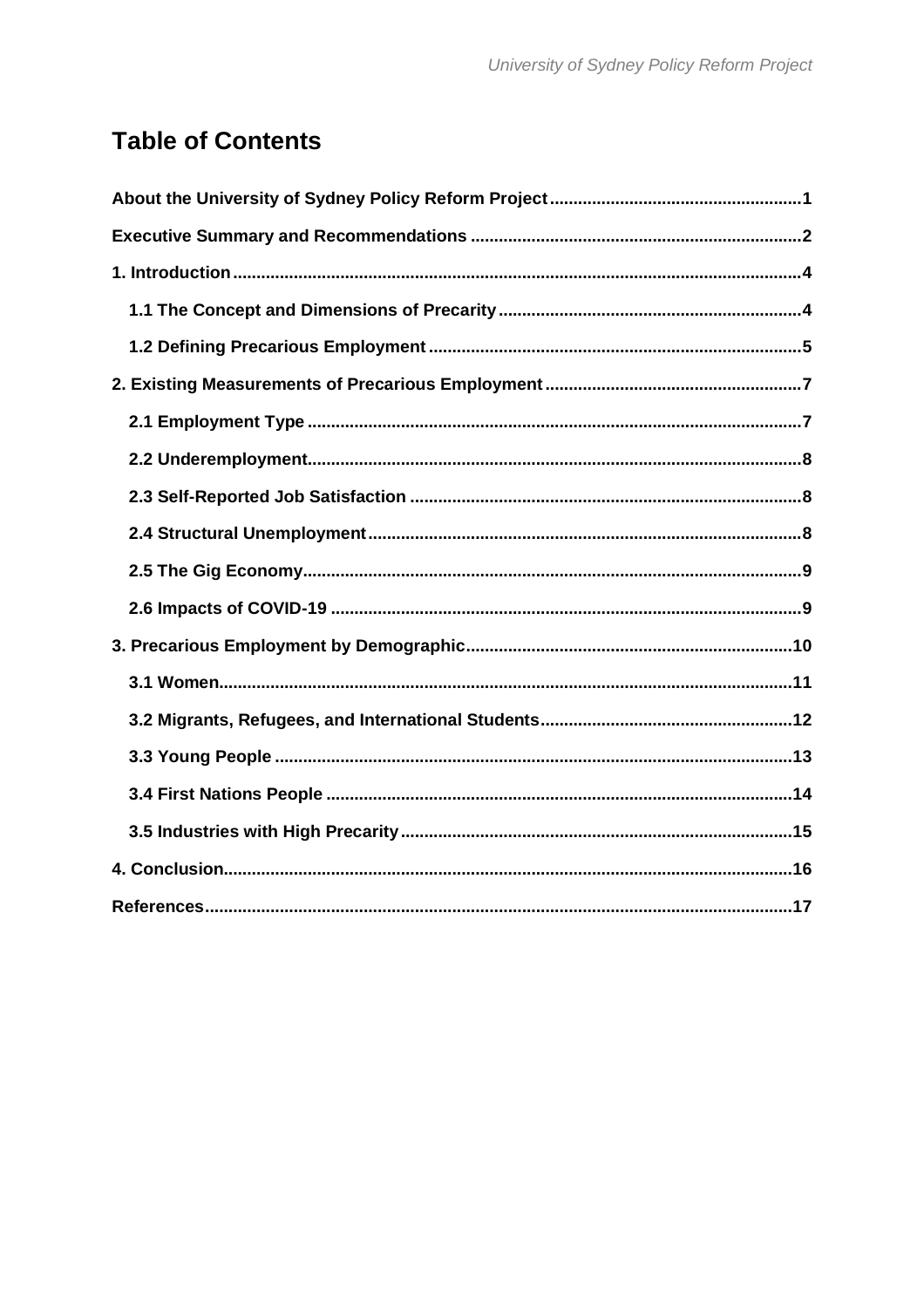## <span id="page-2-0"></span>**About the University of Sydney Policy Reform Project**

The University of Sydney Policy Reform Project ('Project') facilitates University of Sydney students to write research papers for policy organisations, and submissions to government inquiries, under supervision from University of Sydney academics. The Project is a volunteer, extra-curricular activity.

The Project is an initiative of the Student Affairs and Engagement Team within the Faculty of Arts and Social Sciences, and the Division of Alumni and Development, at the University of Sydney. The Project is funded by a donor to the University of Sydney.

The students that authored this paper were Jes Wilson, Finn Bryson, Claudio Campi, Nicole Batten, and Ian Tuan Anh Ly. The academic adviser for this paper was Dr Gaby Ramia, Professor.

Any inquiries about the Project or about this paper should be directed to the Coordinator, James Hall, at the following email address: <james.l.hall@sydney.edu.au>.

### **Legal Disclaimer**

This document has been prepared by students of the University of Sydney as part of the University's Policy Reform Project and is provided 'as is'. You are free to share (to copy, distribute and transmit) and adapt this document, provided you appropriately attribute the authors and the University of Sydney Policy Reform Project.

The University and the authors provide no express or implied warranties or guarantees in relation to the content of the document, including in relation to the validity or usefulness of the information it contains, and you should not rely on the content without first obtaining independent advice. To the extent permitted at law, the University and the authors exclude liability for any loss or damage suffered arising from use of or reliance on the content, or any other statement or opinion, in the document.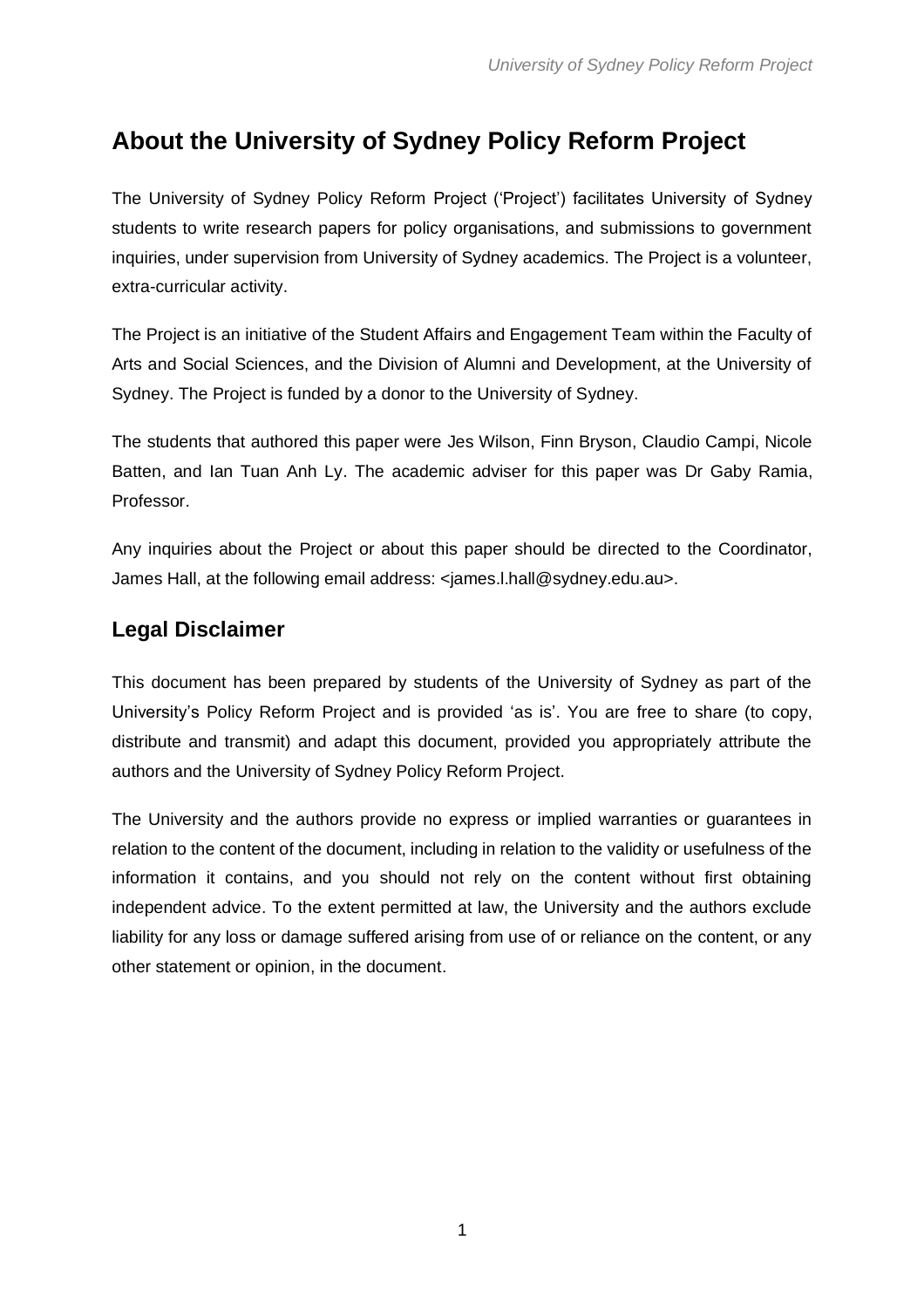## <span id="page-3-0"></span>**Executive Summary and Recommendations**

This literature review examines the measurements of precarious employment in NSW and Australia. It is evident that precarious employment has been steadily on the rise and accelerated by COVID-19. Traditional economic measures often cannot adequately assess the definition and the extent of precarity. The multidimensionality of precarity is best captured through a combination of statistical, and self-reported qualitative measurements. We found that some demographics are more susceptible to precarious employment than others, both before and during the pandemic. 'Intersectional inequality' is highlighted. Precarity is most clearly seen in lower levels of educational attainment, higher levels of poverty, and engagement in industries that have high levels of precarity, such as hospitality and food service, retail, and tertiary education. While precarious employment is still evolving during COVID-19, it is evident that precarity will be 'felt most' by certain vulnerable demographic groups, as well as affecting the wider population. Therefore, based on our findings, we propose the following recommendations:

#### **1. Future research: Longitudinal surveys and economic studies investigating precarious employment of at-risk demographics and certain industries.**

We recommend that future research into this topic incorporate longitudinal survey studies combined with economic studies. This would assist more comprehensive engagement with the impact of COVID-19 on precarious employment in NSW. It would also allow NCOSS to more fully understand the complexity of the issues surrounding precarious employment for each of the demographics outlined in this report, and the industries that have been identified as being more impacted by the COVID-19 pandemic.

#### **2. Advocate for the extension of JobKeeper, other financial incentives and training programs to support businesses heavily impacted by COVID-19.**

Financial performance plays an important role in influencing what type of employment employers can offer. JobKeeper has effectively saved around 904,000 jobs (Breunig 2020), but it has excluded casual workers who have been employed for less than 12 months, and temporary visa holders, including some migrants and all international students. NCOSS can continue to advocate for government-provided financial incentives or employee training programs to support businesses in offering more full time, permanent, or more long-term employment.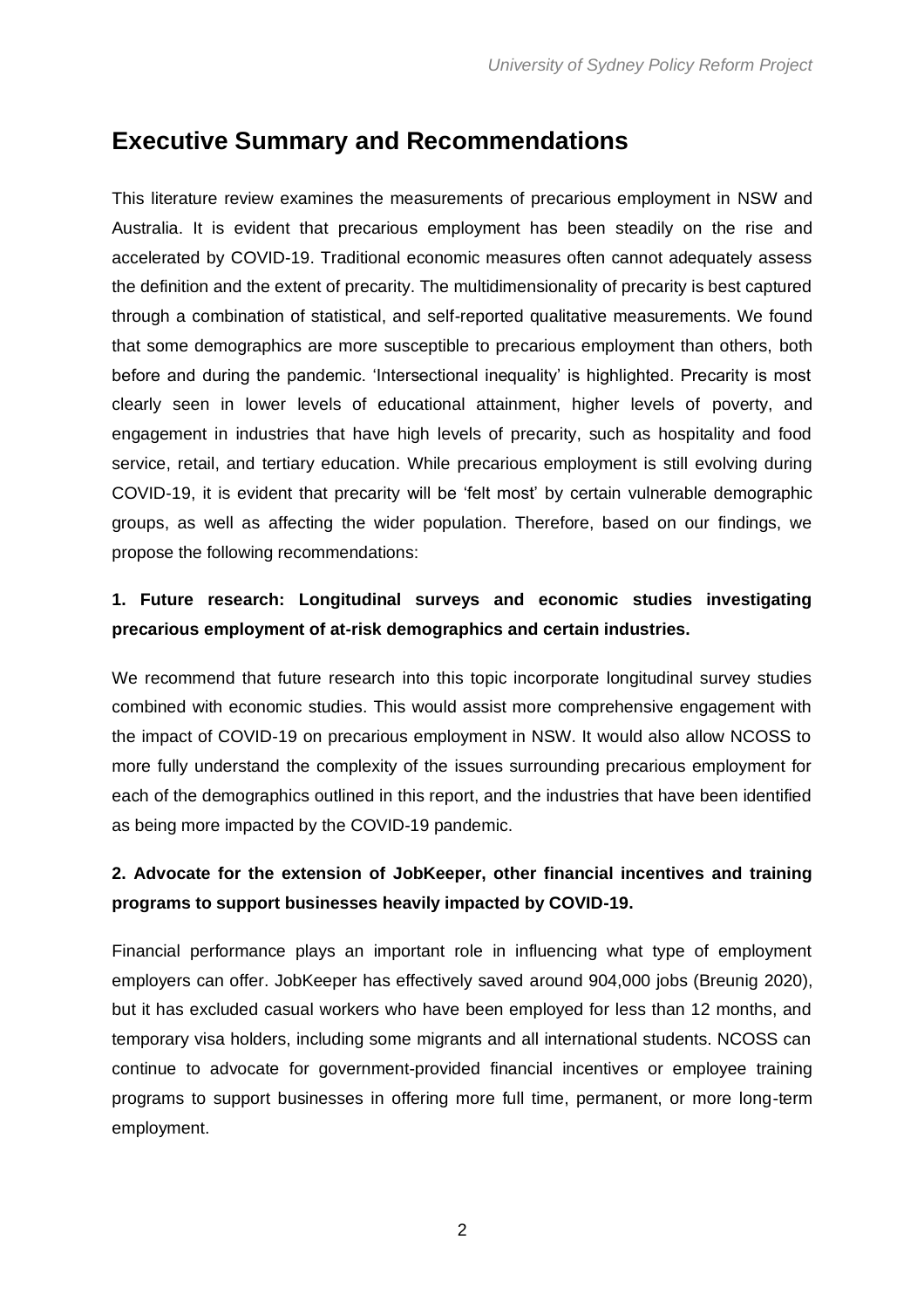#### **3. Advocate for legal requirements to provide certain job benefits, such as parental leave and superannuation.**

Women are still doing an unequal proportion of care work and are disproportionately represented in precarious paid employment. NCOSS could advocate for equal parental leave, regardless of gender, to reduce inequality between men and women. Equal access to parental leave has been shown to increase the likelihood of both parents to perform caring duties, thereby freeing the disproportionate burden from one parent. This would allow some women to be less engaged in precarious employment. Other benefits such as superannuation and sick leave should also be considered.

#### **4. Advocate for the stronger regulation of casual contracts, making it easier for casual workers to be converted to full-time workers.**

Casual and limited-term contract workers who have been engaged in employment with businesses for 12 months or longer should legally be provided the option to obtain a permanent contract that provides employment security. This is especially important in industries that have high levels of precarious employment. Regulations should be improved to ensure that employers do not continue to rely on precariously employed workers. This mandate can be advocated for by NCOSS to avoid precarity in the future and protect employees against unprecedented global and domestic developments.

#### **5. Future research: a review of the gig economy and better regulations to protect precariously employed workers.**

NCOSS and other relevant bodies could commission research specifically on the gig economy, which has led to the increase and inevitable dominance of on-demand, short-term employment. Such research would allow for a greater understanding of how to develop regulations that protect workers currently employed in precarious circumstances. It would also be a step towards ensuring that this new form of precarious work is better regulated, and that employers are held responsible for their worker's welfare.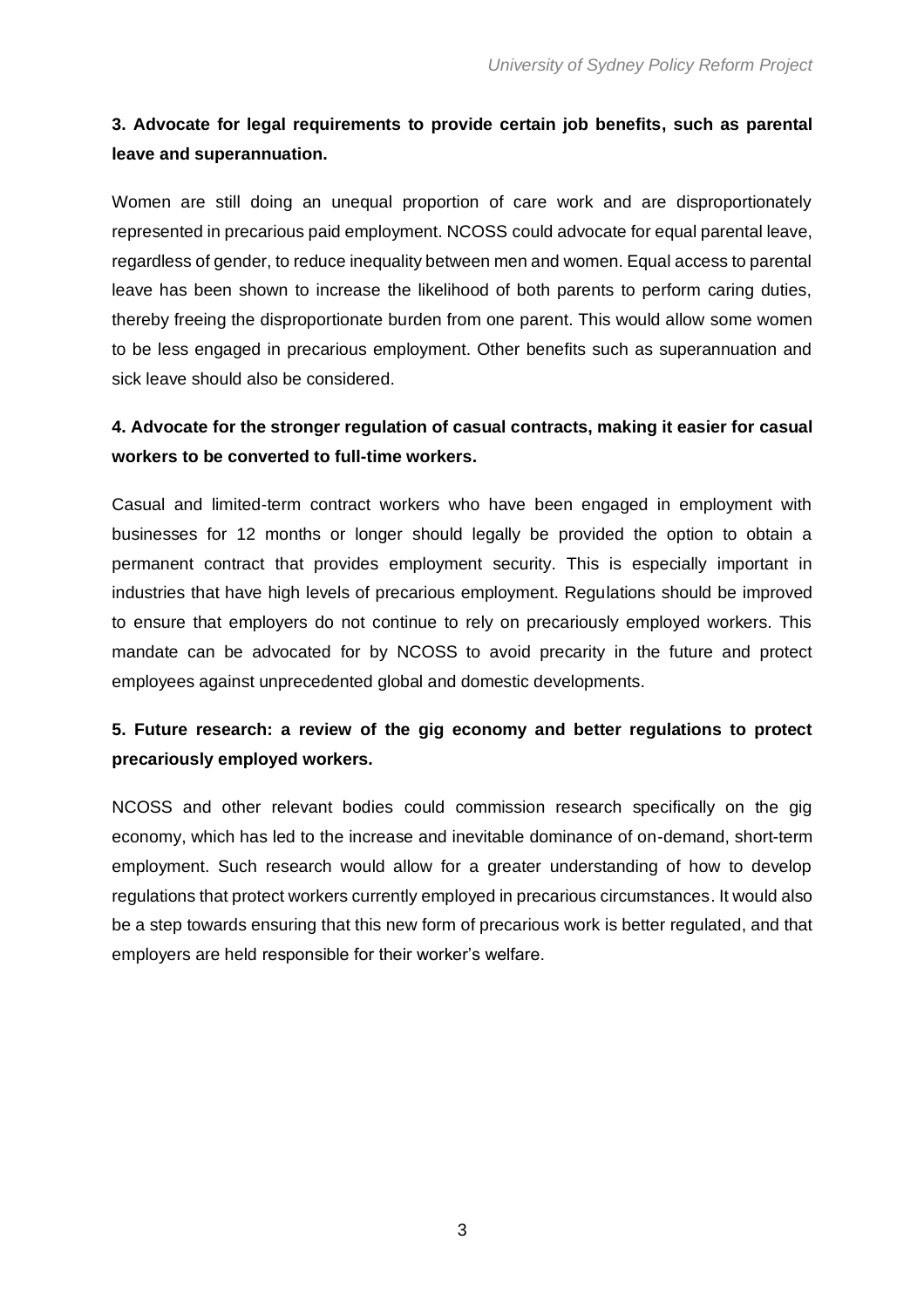## <span id="page-5-0"></span>**1. Introduction**

This literature review outlines the issue of precarious employment and analyses its existing measurements in New South Wales (NSW) and Australia, by discussing the advantages and disadvantages of different measures. Although precarious employment has been on the rise in NSW and Australia (Australian Council of Trade Unions 2018), the research demonstrates that the impact of the severe acute respiratory syndrome coronavirus 2 (COVID-19) pandemic on precarious employment, has exacerbated issues that precariously employed workers already face, while drawing in new workers into precarious employment (Australian Bureau of Statistics 2020b; Hayne 2020; Dimov et al. 2020; Wilkins 2020).

This paper discusses the complexity of measuring precarity and precarious employment, highlighting the many disparate approaches in the literature, demonstrating that different quantitative and qualitative measures reveal different aspects of precarity. It then moves on to identify and summarise the results of commonly used measurements of precarious employment in NSW and Australia. The paper then highlights that while precariousness is increasing in most industries and demographics, precarious employment disproportionately affects individuals who fit in one or more of the following demographics: lower-skilled; regional, rural and remote; women; migrants; First Nations people; and workers in particularly precarious industries (Proudfoot 2010; Fuller & Vosko 2008; Burrows 2013; Campbell, Whitehouse & Baxter 2009). Lastly, the paper gives conclusions and points towards their implications for NSW.

## <span id="page-5-1"></span>**1.1 The Concept and Dimensions of Precarity**

Buchanan (2018) outlines precarity as:

*A state of being defined by its insecurity and vulnerability. It is an expansive concept, used to apply to a wide variety of situations in which people feel precarious, but it tends to be used to refer to people who are unemployed, underemployed or insecurely employed.* 

The idea of precarity has developed with the socio-economic changes that created the current configurations of labour markets in modern capitalist societies. As mass production and trade liberalisation undermined the ideal of full employment to substitute it with more flexible arrangements, the new working class started to face peculiar challenges (Millar 2017). In this regard, Standing's (2011) seminal work defines a new socio-economic group as 'The Precariat', capturing two main ideas in one definition: the erosion of working rights, which in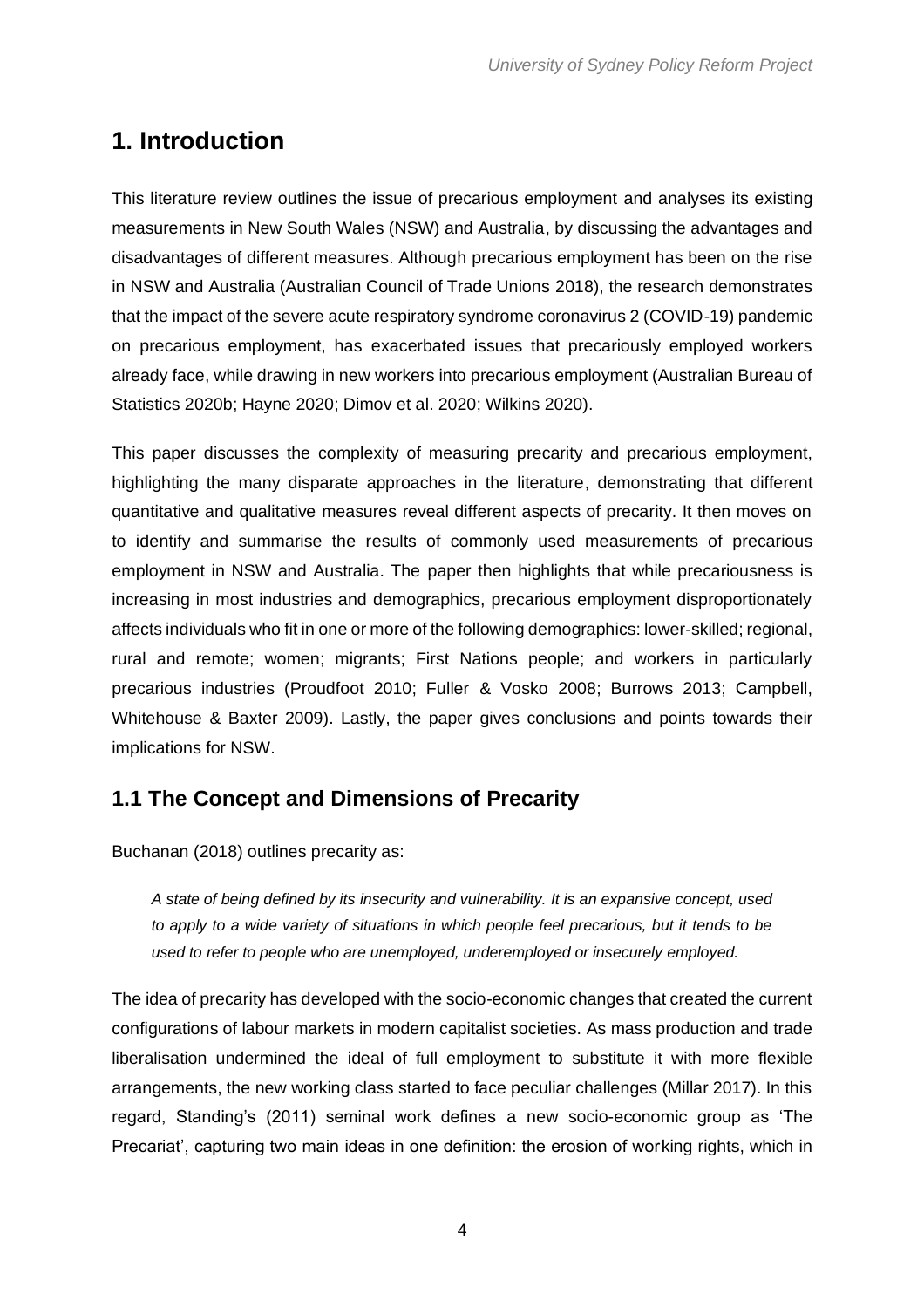turn gives rise to economic uncertainty, and the distinct self-awareness of a new socio-political class. The latter idea, while often criticized for its reduction of various socio-economic realities into one single class (Millar 2017), provides a vantage point to understand precarity as a force with significant political implications. While labour takes the centre stage when defining precarity, it is important to add that precarity is often understood through its implications on vulnerability as a life condition. For instance, Ettlinger (2007) takes a deontological approach in analysing the idea of precarity as an obstacle to everyday predictability, on which individuals usually base their multi-faceted social, political, economic and emotional strategies. Nonetheless, this concept of unpredictability and its repercussions on individuals' own perception of their daily life and future possibilities can be easily applied to dimensions of employment (Buchanan 2018). While it is nearly impossible to reach a single 'textbook' definition on precarity, there is a consensus that certain aspects cannot be excluded when discussing precarity; these will be further explored below.

### <span id="page-6-0"></span>**1.2 Defining Precarious Employment**

There is significant research that identifies the increasing prevalence of precarious employment as a key labour market trend. Nevertheless, there is still significant confusion on what precarity means, as there is no single, clear-cut definition of job precarity. While common metrics like unemployment present a simple, categorical 'yes or no' divide, such dichotomies cannot capture the varied dimensions of precarious employment. Questions remain as to whether employment precarity can be defined by a variety of employment factors, such as income threshold, and length or nature of contract. This literature reviews finds that many of these single-metric approaches are valid but incomplete; a range of quantitative and qualitative measurements need to be considered concurrently to properly understand the various facets of precarity.

Initially, labour data relied on a simple distinction between 'standard' and 'non-standard' forms of employment determine precarity (Louie et al. 2006). The idea of standard employment originated in the post-war economic boom with the rise of regulatory regimes, which set institutionalised rules and frameworks for jobs, such as defining a working week and minimum wages (Burgess & Campbell 2018). This division has become outdated and simplistic, as it rests on socially constructed notions of gendered divisions of labour (Burgess & Campbell 2018) and deviancy of precarious workers (Kretsos 2010). Moreover, it fails to account for precariousness as a phenomenon that can impact all kind of workers. Subsequent studies, therefore, tried to capture the idea of precarity through multiple perspectives, and developed more nuanced sub-divided measurements of precarious employment.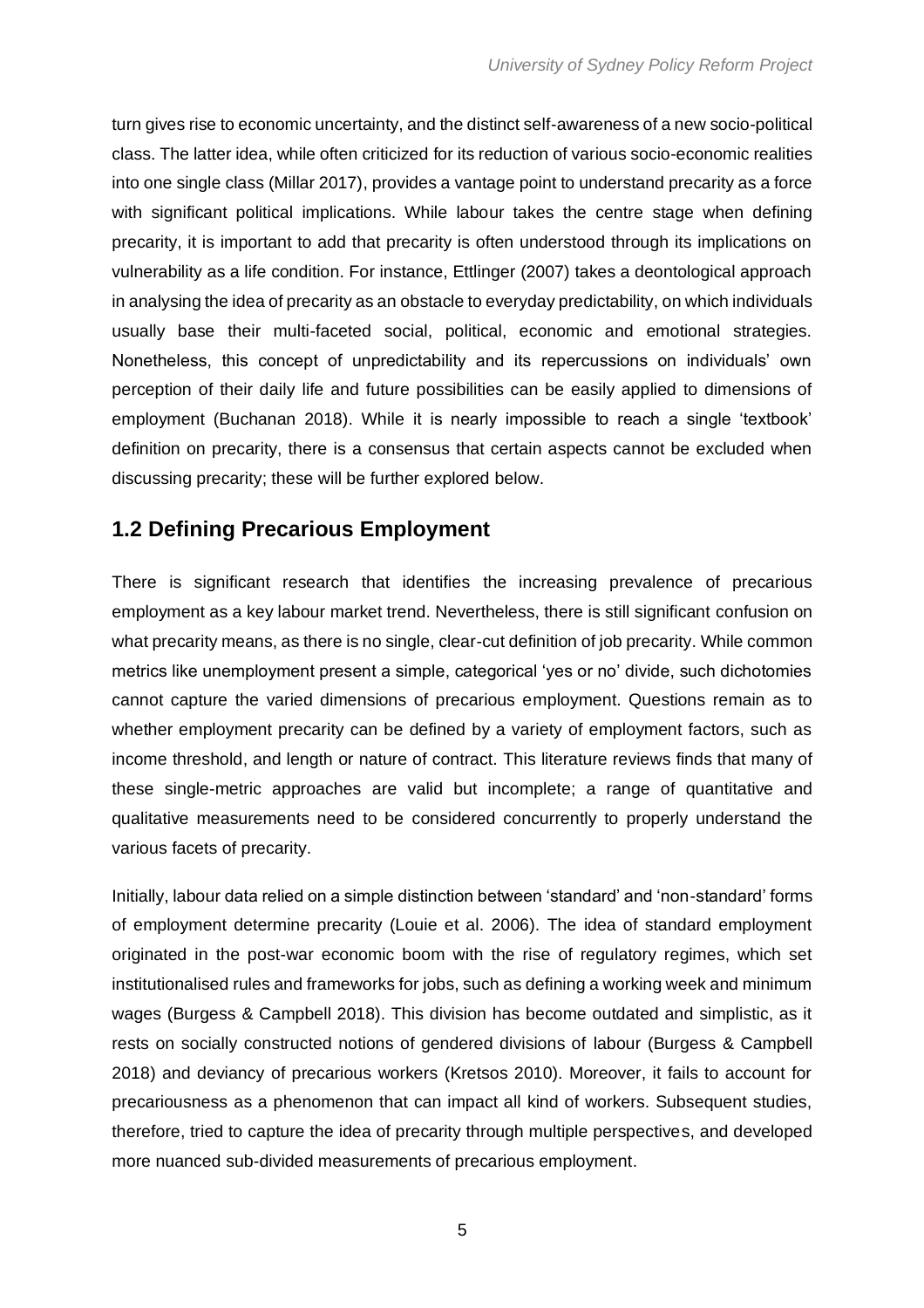Research has since identified several facets to job precarity including: the level of pay, the capacity to choose working hours and conditions, the time-horizon of the employment relationship, the presence and level of union or social protection, the existence of a welfare safety net, economic stability and the nature of the relationship between employer and employee (Burgess, Connell & Rasmussen 2005; Rodgers & Rodgers 1989; Bouwhuis et. al. 2018; Campbell & Price 2016; Ervasti & Virtanen 2019). From these, it follows that precariousness is usually thought of as a dynamic that involves shifting most, if not all, the financial risk to employees rather than employers, preventing the employee from possessing stable and sustained employment. Precariously employed individuals are then vulnerable on three fronts: on the job level, if they cannot support themselves with their income; on the employment level, if their employment relationship isn't well defined, protected or long-term; and on the institutional level, if there is little social security to support them should they lose their job (Olsthoorn 2014).

More recent studies have advocated for a definition of precariousness that focuses on the lived experience of insecure work, with its impacts and implications for poverty as well as physical and mental health (Campbell & Price 2016). These approaches add complexity, but arguably ensure more accuracy, including by excluding from measurement of precarious employment, jobs that are considered 'non-standard' in theory but are nevertheless secure. For example, workers in certain industries, such as finance, may opt for a precarious contract by choice, as they may negotiate or receive higher pay and better opportunities as a contracted worker (Olsthoorn 2014).

From this analysis, it follows that definitions of precarious employment have increasingly become more nuanced to recognise the complexity of the issue, and to try to capture the different economic, social and psychological dimensions associated with job insecurity. Most approaches focus on how jobs can be subdivided into a variety of different and overlapping categories. Some studies choose to focus on specific features of labour contracts to measure job precarity, including individual economic factors like wages and hours worked, or institutional elements such as union membership and social protection, or both. Other studies prefer to consider the experience of precarious employees, by defining precarity from workers' personal perceptions, either by considering discrepancies between their preferences on working contracts and reality, or by analysing self-reported satisfaction surveys.

6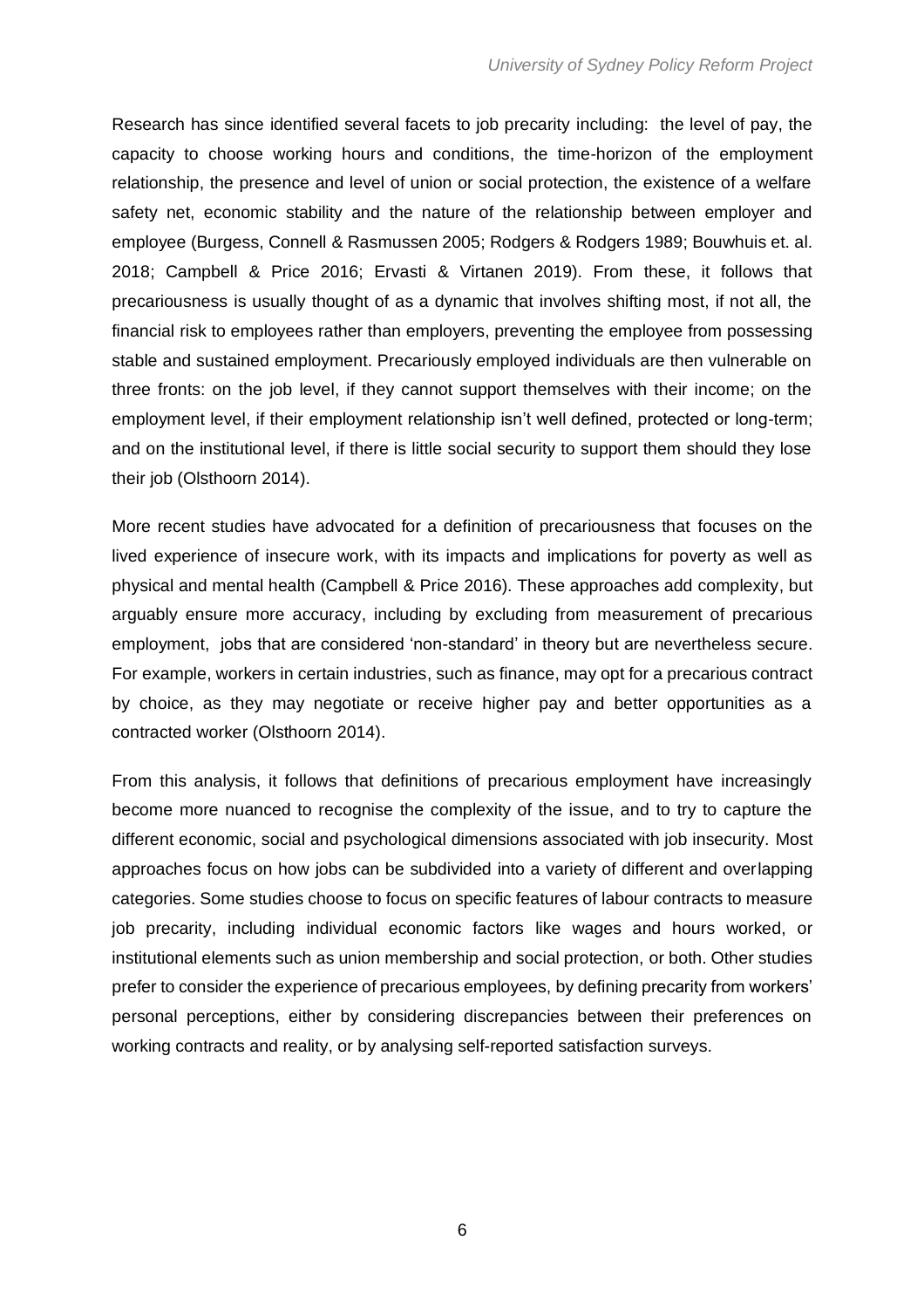## <span id="page-8-0"></span>**2. Existing Measurements of Precarious Employment**

Statistical labour measurements have been used extensively to determine precarious employment, not only by Australian institutions and state governments, but by institutions worldwide. Typical measurements include: employment type (that is, whether work is full time, part time, or casual), underemployment, and self-reported job satisfaction (including fear of job loss and lack of negotiating power). This section outlines the main measurements of precarious employment and considers their usefulness.

## <span id="page-8-1"></span>**2.1 Employment Type**

Full-time employment is used as a population-wide indicator of precariousness. A decline in full-time employment means more Australian workers are not employed under formal standard employment contracts with full entitlements such as paid leave, superannuation, training and worker's compensation (Carney & Stanford 2018). Only 75.6% of Australian employees have access to either paid leave entitlement or a permanent contract (Gilfillan 2020). Part-time workers are employed for guaranteed hours, which are not to be more than 30 hours per week (Alexander 2019; Cassells et.al. 2018). Most part time workers in Australia are employed as casuals rather than as permanent part time staff, and so lack a degree of employment protection (Carney and Stanford 2018). Furthermore, casual work does not have a guarantee of hours per week, leaving casual workers further under protected (Carney & Stanford 2018; Cassells et al. 2018). In August of 2019, 24.4% of all Australian employees and 24.1% of NSW employees were engaged in casual employment (Australian Council of Trade Unions 2019).

In the post-global financial crisis economy, firms have replaced many of their permanent fulltime positions with less stable ones, such as fixed term contracts, and daily or hourly rate contracts (OECD 2019; Alexander 2019). Fixed term contracts are usually made between individuals and a hosting firm, with all the protections of permanent employment, but for a limited time (Alexander 2019). Day rate or hourly contracts are usually made between individuals and a third-party labour hire organisation, with a triangle type relationship in which the contractor has limited access to benefits or protections (Alexander 2019).

Government departments and agencies are the main employers of temporary, contractor, and part time positions (Australian Council of Trade Unions 2012). One limitation of examining precarious work purely through a contract type basis is that many individuals that enter into non-permanent contracts do so by choice, as the pay for a day rate or hourly contractor may be substantially higher, especially in professional services (Tadros 2019).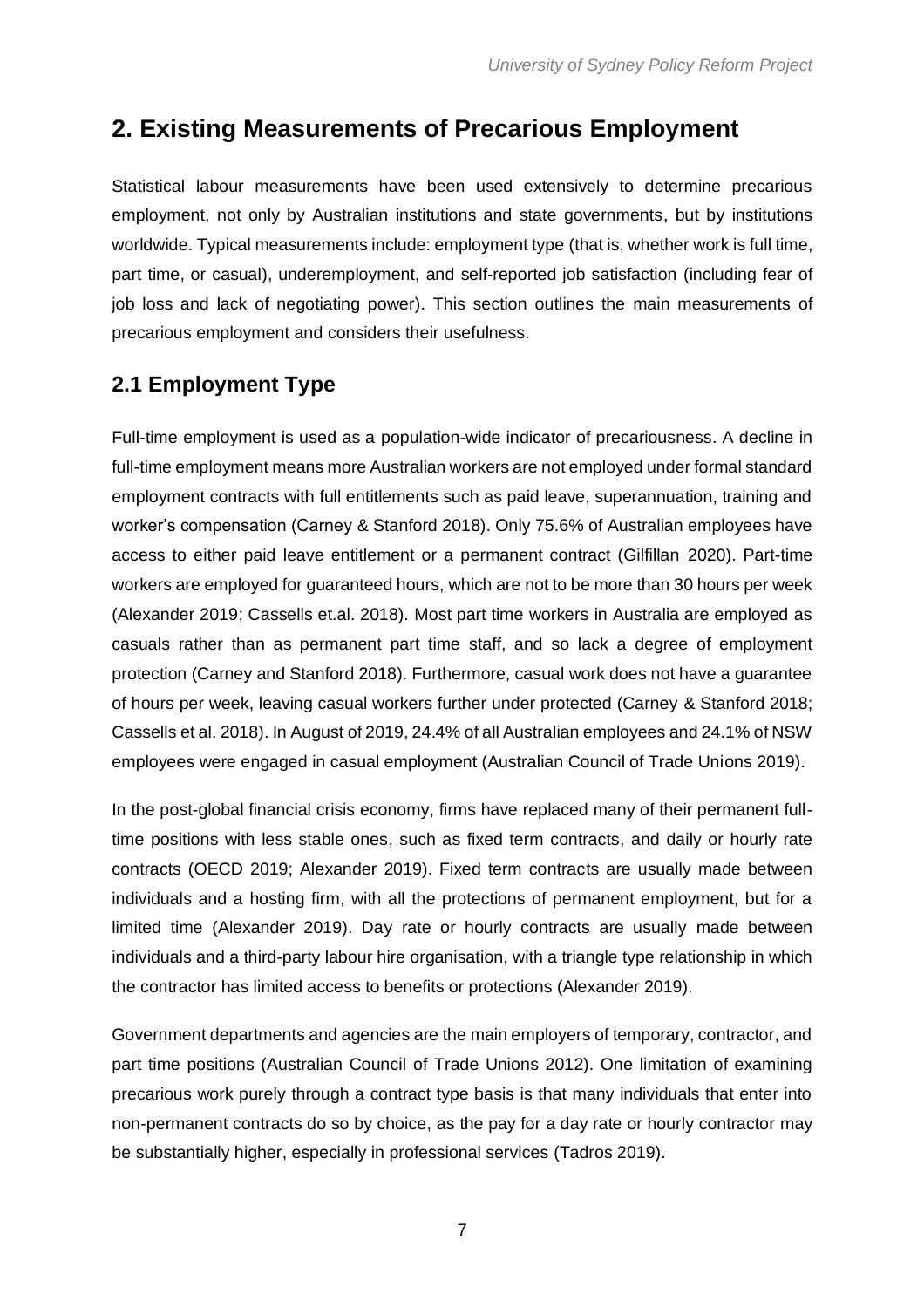## <span id="page-9-0"></span>**2.2 Underemployment**

At the beginning of 2020, underemployed people made up 8.4% of the labour market in NSW compared to 8.6% across Australia (Australian Bureau of Statistics 2020a). These figures may be inaccurate, as they do not measure the extent to which workers' preferences are satisfied, for hours of work, qualifications, and skills to be utilised in employment (Vanderbroak 2018). Some research calculates 'time-related underemployment', which considers how many hours employees desire to work compared to the number of hours they are given (Vanderbroak 2018). Though useful, it does not account for the underutilisation of skills and labour which many workers consider to be essential factors of underemployment. Underemployment is predominantly estimated on the basis of self-reported surveys, so the actual number of underemployed individuals could be higher. An approach that compares employment preferences with actual employment status could deliver more accurate measurements.

## <span id="page-9-1"></span>**2.3 Self-Reported Job Satisfaction**

Self-reported job satisfaction is a newer and less used indicator of precarity, though it is a useful one (Cassells et al. 2018). Lower-level job satisfaction tends to indicate precarious employment in terms of job security, level of control over employment arrangements, ability to balance workload, and preference for hours (Cassells et. al 2018). One large indicator of job satisfaction is stable pay, with 25% of employees reporting fluctuation in their income between pay cycles, mainly because their wages are tied to their employer's financial performance (Australian Council of Trade Unions 2012). Self-reporting data reveals the reasons behind a person's employment status, which allows for a more nuanced understanding of precarity. For instance, caregivers or students may choose part-time employment due to their need for greater flexibility. One drawback of this measurement is its subjective nature, as the information collected is often, in various ways, incomplete, difficult to collect, and difficult to make comparisons. Thus, it is helpful to consider self-reported job satisfaction in combination with other measures of precarious employment.

### <span id="page-9-2"></span>**2.4 Structural Unemployment**

Unemployment, and an underemployed labour force, means there are less jobs on offer compared to labour supply. This contributes to job seekers' acceptance of precarious work, including by pushing them to lower their wage expectations. One third of the Australian workforce is engaged in part-time employment (Department of Jobs & Small Business 2019). Recent studies found that over 15% of the Australian labour force could not find paid labour,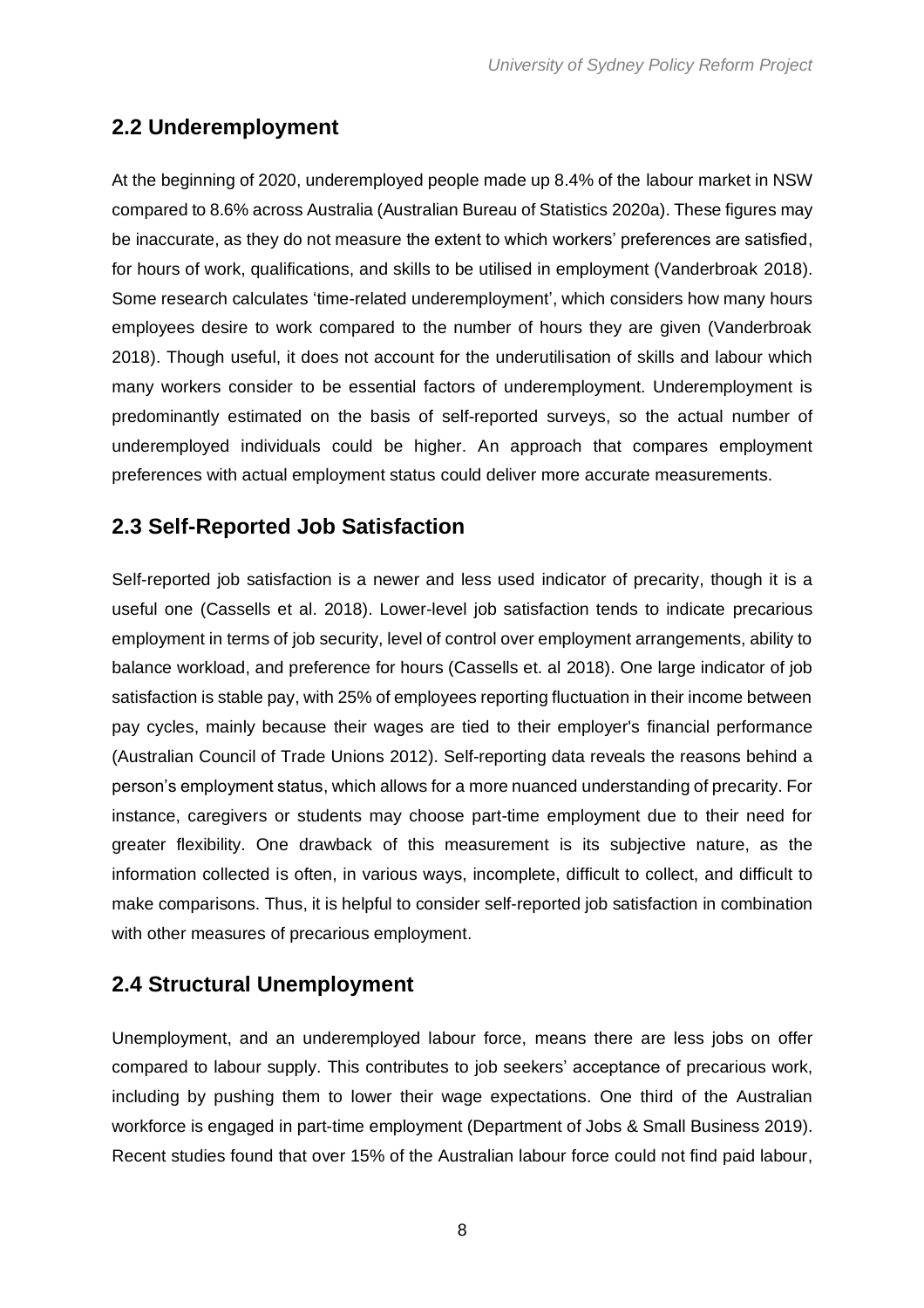or worked less hours than they desired (Australian Council of Trade Unions 2019; Alexander 2019). Young people, even those with tertiary degrees, make up 40% of casual workers, due to the scarcity of full-time employment after graduation (Australian Council of Trade Unions 2012). In 2012, Australia had the highest share of temporary employment among OECD nations (Onselen 2018).

## <span id="page-10-0"></span>**2.5 The Gig Economy**

Employers have harnessed technological developments to increase labour productivity, and open global markets have encouraged minimal regulation of these new working arrangements (OECD 2019; Stanford 2018). The gig economy has emerged as a new form of work in which digital platforms are used to facilitate on-demand, piece-work tasks that connect workers and clients in real time. Though they are considered 'self-employed', many workers in the gig economy are still vulnerable to dismissal by the platform providers, for example if they receive negative consumer feedback, and because there is a lack of regulation regarding their minimum pay (Stanford 2018). The major platforms that facilitate services in the gig economy are: Airtasker (34.8%), Uber (22.7%), Freelancer (11.8%), Uber Eats (10.8%), and Deliveroo (8.2%). NSW has the largest concentration of workers in the gig economy of any Australian state, with 7.9% of NSW survey respondents engaging in these services (McDonald et al. 2019).

### <span id="page-10-1"></span>**2.6 Impacts of COVID-19**

The COVID-19 pandemic has induced major changes to the shape of precarious employment in NSW and Australia, some of which remain to be fully understood as more reliable research figures are released. The number of people classified as underemployed by the ABS increased by 50% between March 2020 and April 2020, reaching a total of 1.81 million people (Australian Bureau of Statistics 2020a; Hayne 2020). In ABS surveys conducted in late March 2020, a quarter of businesses reported having reduced the hours of their staff (Australian Bureau of Statistics 2020a). In August 2020, underemployment was 3.9% higher than the same period last year for men, and 2% higher for women (Duncan, Cassels & Dockery 2020).

However, the impacts of the COVID-19 pandemic on precarious employment are obscured by the JobKeeper payment. Some employees who would otherwise have moved into the category of precarious employment – for example by involuntarily having their hours reduced or their employment contracts changed – retained their pre-pandemic employment contracts, because their wages were or are being subsidised. Meanwhile, employees who were already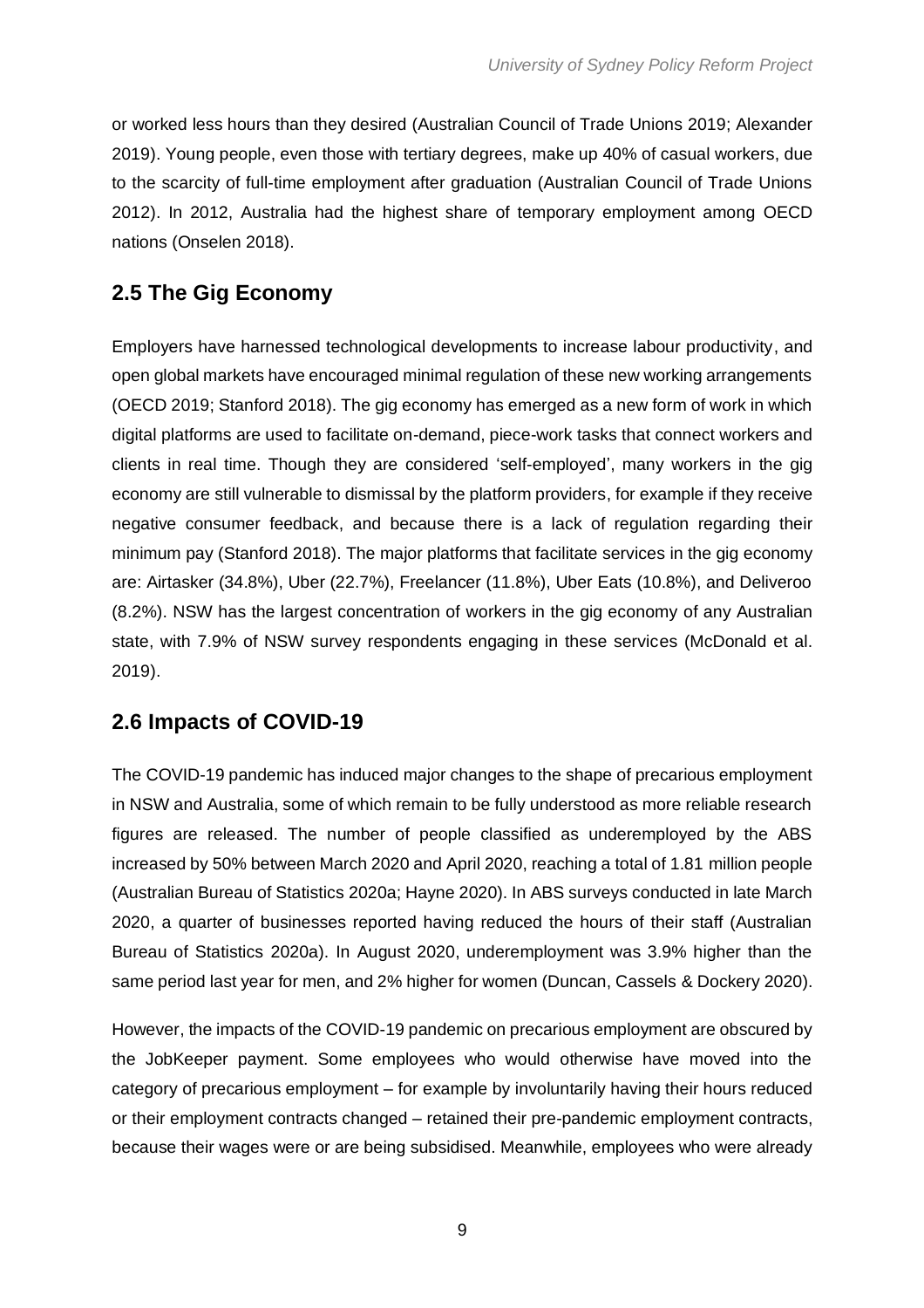precariously employed before the pandemic may have become unemployed or left the workforce entirely. It is important to note that unemployment and underemployment affects approimately 1 million short-term casual workers, who are excluded from eligibility for the JobKeeper scheme (Cassells & Duncan 2020).

The Reserve Bank of Australia has introduced a new measure of 'zero hours' contracts in order to capture the growing number of workers who are still officially employed, but without substantial work to complete (Richardson & Denniss 2020, p. 3). From these figures we might identify a new 'JobKeeper class' of precariously employed workers whose jobs will cease to exist when JobKeeper is withdrawn.

Other analysts prefer to consider actual hours worked, rather than the headline employment rates (Richardson & Dennis 2020). However, it is nevertheless true that many employers were able to keep employees working regular hours despite slow business, because the JobKeeper payment had to be paid to employees in full, regardless of shift lengths.

## <span id="page-11-0"></span>**3. Precarious Employment by Demographic**

This section outlines demographics in which there is a high prevalence of precarious employment and examines the impact of COVID-19 on their employment. It must be noted that demographic categories are not discrete and independent, but porous and interrelated. This section is not an exhaustive study of demographics, but summarises some of the literature on the most severely impacted groups: women, migrants, young people, First Nations people, and certain industries.

Before examining these groups in detail, it is worth noting that educational attainment and geographical location are key indicators of precarious employment, which cut across these demographic groups. Education is a key determinant of whether a person can obtain secure work, with less-educated individuals facing a higher probability of unemployment or underemployment (OECD 2019). However, educational attainment does not always guarantee an ability to gain secure employment, especially for marginalised groups. Educational attainment also influences vulnerability to COVID-related employment shocks. Wilkins (2020) found that of various industries affected by COVID, 'nearly 60% of workers in directly affected industries have no post-school qualifications, compared with 34% of workers in secondarily affected industries, and 28% of workers in the less affected industries'. As a corollary, people in COVID-affected industries also tended to have lower incomes. Geographically, urban areas outside of major capitals have relatively high proportions of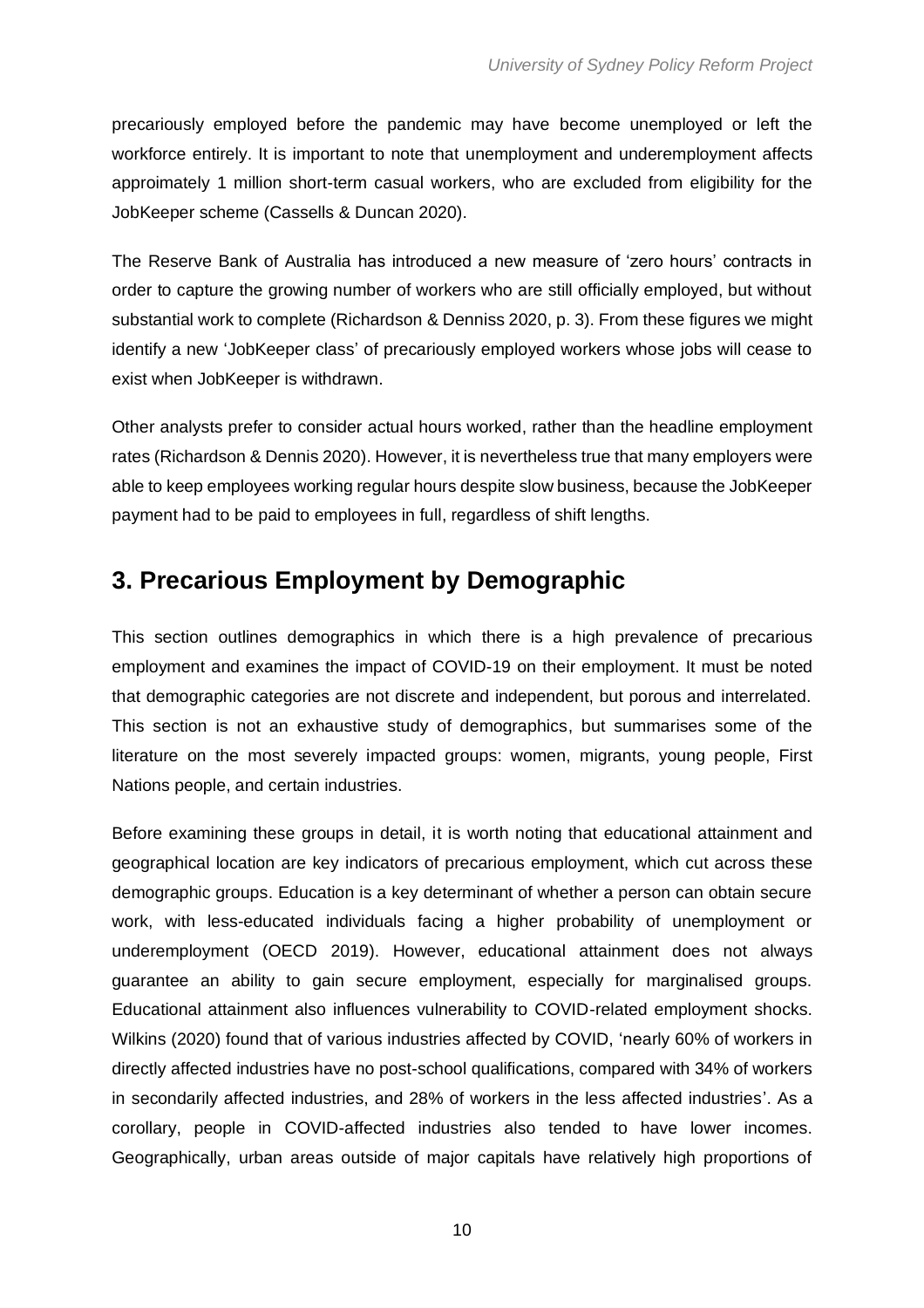workers in industries directly impacted by the COVID-19 pandemic, including urban NSW outside of Sydney (Australian Bureau of Statistics 2020a; Wilkins 2020). Geographical disadvantages are particularly pronounced for Aboriginal people living in remote areas.

#### <span id="page-12-0"></span>**3.1 Women**

Women's participation in the Australian labour market rose to 59.9% in 2020 (Workplace Gender Equality Agency 2020a). The Howard Government's economy arguably cemented the male bread winner model, placing women as secondary income earners and primary caregivers, which prevented women from obtaining full-time employment (Campbell, Whitehouse & Baxter 2009). While women represent 47.1% of all employed persons, they comprise 67.9% of part time workers (Workplace Gender Equality Agency 2020a), and 60.1% of total underemployed workers (Australian Bureau of Statistics 2018).

For women, educational qualifications may be associated with higher levels of underemployment. Prior to the pandemic, 61.4% of the workforce held post-secondary school qualifications (Department of Jobs and Small Businesses 2019). Among young people, 91.1% of women aged 20-24 have completed their final year of secondary school or above, compared to 88.8% of men (Workplace Gender Equality Agency 2020a). Yet the underemployment rate in Australia is currently 11% for women, compared to just 6% for men. Research attributes these disparities to continued gender discrimination and bias, as well as workplace inflexibility to carer and domestic labour (Workplace Gender Equality Agency 2020a). Qualitative interviews of young women's experiences in the labour market suggest that women feel they need higher levels of qualifications for jobs, which forces them into precarious work situations for longer periods of time (Burrows 2003; Chesters & Wyne 2019).

Some measures suggest that women's employment fared better than men's employment during the pandemic. Workplace Gender Equality Agency (2020b) found that 'between mid-March and mid-July, payroll jobs and total wages decreased. Payroll jobs held by women saw a decrease of 5.5% and total wages paid to women decreased by 2.4%; whereas, payroll jobs held by men decreased by 5.8% and men's wages decreased by 6.6%'. However, the smaller fall in women's wages may be partly explained by the fact that women who moved onto the JobKeeper payment faced less of a pay cut than men, because men generally had higher average weekly earnings than women prior to the pandemic (Workplace Gender Equality Agency 2020b).

Hours worked may be a better indicator of the potentially gendered impacts of the pandemic on precarious employment. The literature agrees that women have lost more hours of work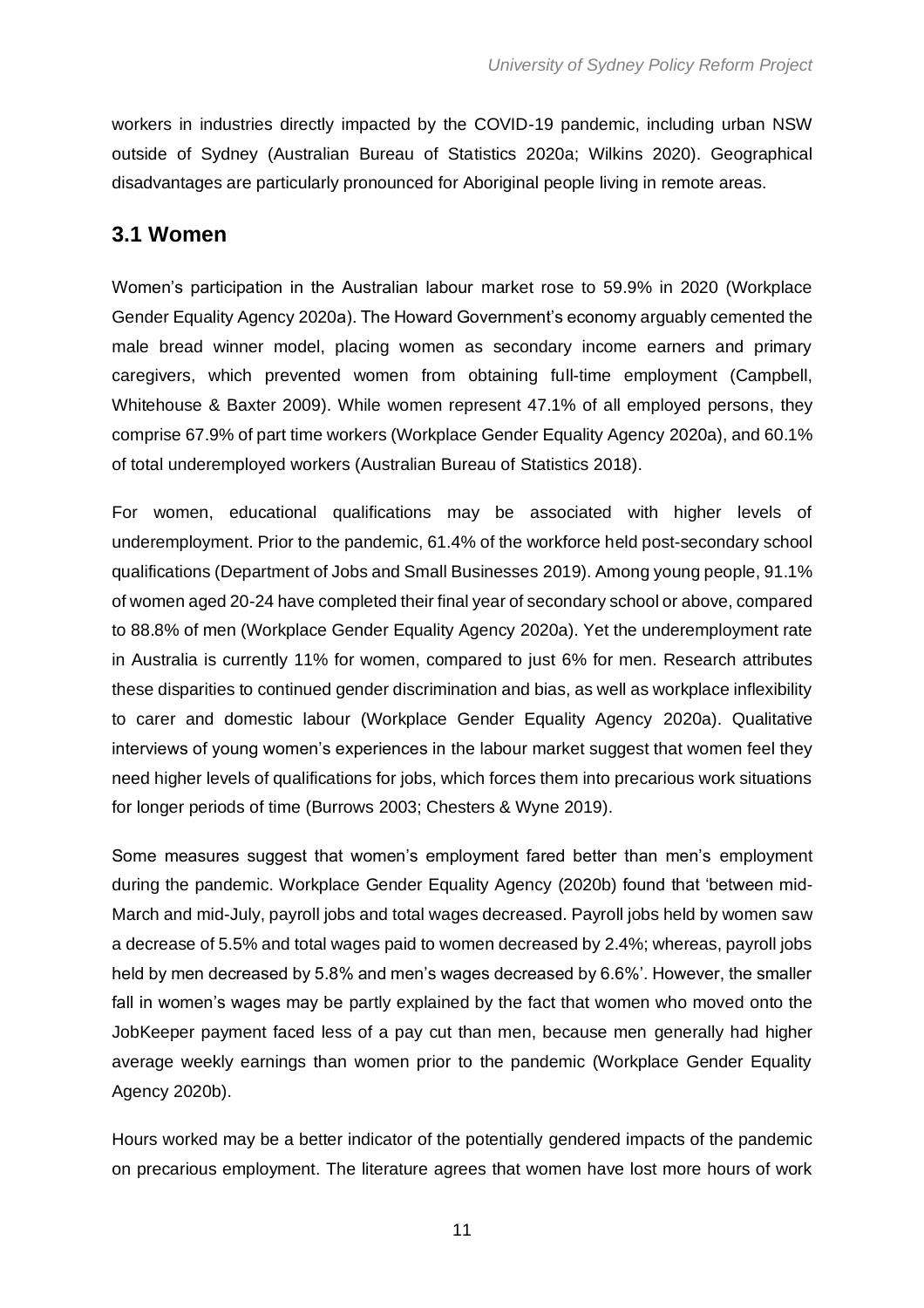than men during the COVID-19 pandemic. The proportion of employed women working zero hours in April 2020 was 8.1% higher than in April 2019, while for men this rise was only 5.1% (Richardson & Denniss 2020). The literature suggests different reasons for these findings. Some reports argue that women are more likely to work in the affected industries compared to men (Coates et al. 2020; Wilkins 2020). By contrast, the Australia Institute suggests that reasons for the greater loss of working hours among women than among men, could include employer gender discrimination, and the increased caring responsibilities placed disproportionately on women (Richardson & Denniss 2020). Women's unpaid work increased by 3.5 hours compared to 2.5 hours for men (Workplace Gender Equality Agency 2020b). The confluence of a widespread shift to working from home, and the closure of many childcare institutions such as pre-schools and schools, resulted in 40% of parents reporting difficulty in maintaining work productivity (Australian Institute of Family Studies 2020). Women endured more of this impact (Australian Institute of Family Studies 2020).

Women are historically more susceptible to be underemployed and precariously employed than their male counterparts. By considering measures such as hours worked, we can see that this trend has continued through the COVID-19 pandemic. Research into employer discrimination during the pandemic is not yet well developed, but we have good evidence suggesting that existing inequalities in unpaid caring labour have been exacerbated.

### <span id="page-13-0"></span>**3.2 Migrants, Refugees, and International Students**

Workers from culturally and linguistically diverse backgrounds – such as temporary visa holders, economic migrants, international students, refugees and working holiday makers – are vulnerable to precarious employment due to the temporary nature of their residency in Australia (Fuller & Vosko 2008; Shannon 2010). Precarious employment situations such as the gig economy appear to be used more by those from non-English speaking backgrounds, with 13% of non-English speakers having worked via a digital platform compared to 5.6% of native English speakers (McDonald et al. 2019). COVID-19 has also severely impacted the precarity of temporary migrant workers and refugees (Clibborn & Wright 2020; Kooy 2020).

Since temporary migrant workers and refugees were also excluded from the JobKeeper package, there has been a significant increase in their unemployment (Clibborn & Wright 2020; Kooy 2020). Their precarious employment is on the rise, too. Kooy (2020) estimates that for humanitarian migrants on temporary visas who remain employed, 'wages could fall by an average of \$90 per week, with 92% of workers earning less than the minimum wage'. The situation is similar for international students, who are another group not eligible for social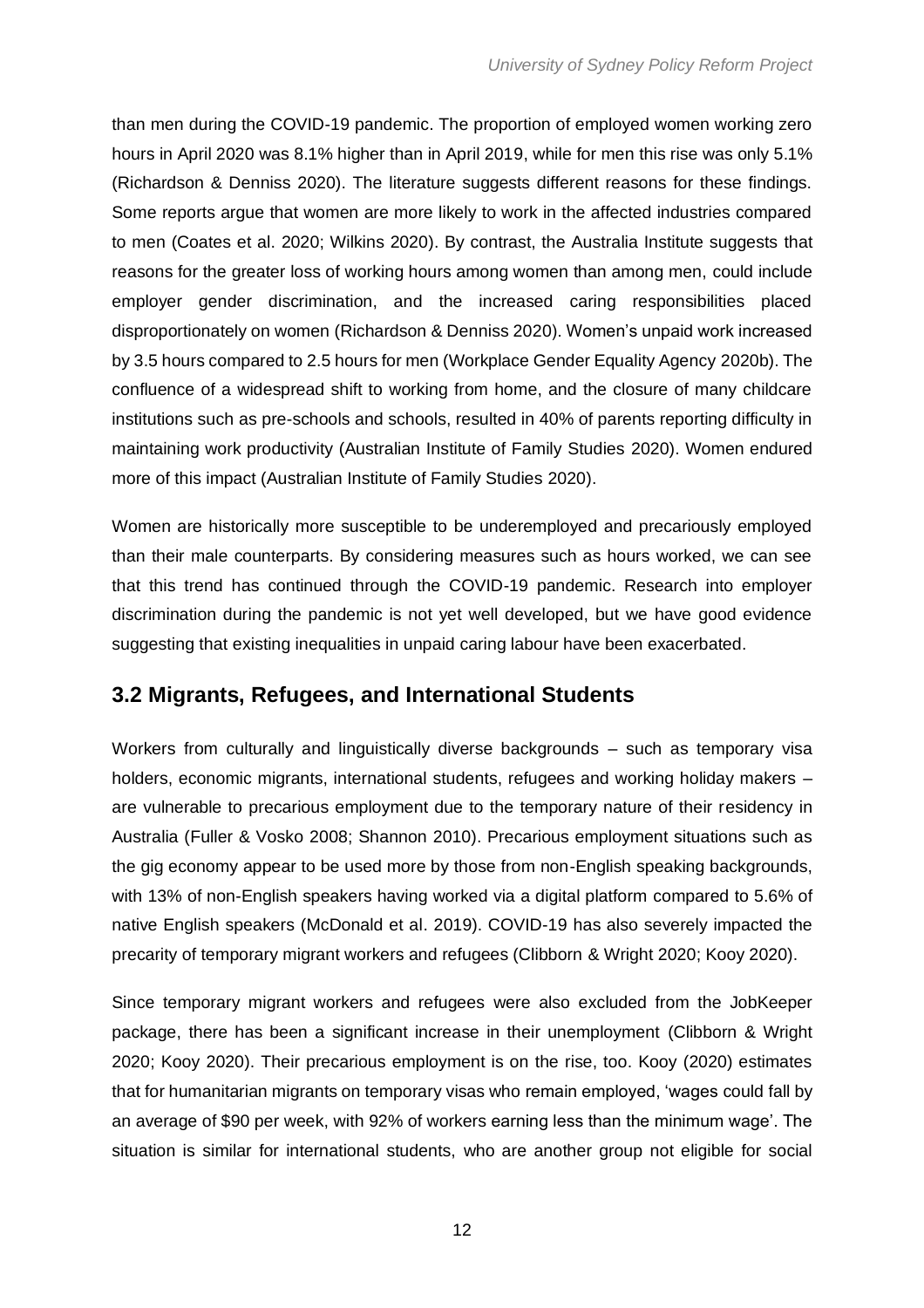security payments, and highly concentrated in affected industries. One large-scale survey found that only 39% of international students have kept the jobs they held prior to COVID-19, and 63% of these students who have kept their jobs have had their working hours reduced (Morris et al. 2020, p. 82).

## <span id="page-14-0"></span>**3.3 Young People**

In 2018, the disparity between regional and urban employment widened, with almost 29% percent of unemployed youth (aged 15-24) located in regional areas (Australian Institute of Health and Welfare 2020). The Australian economy is moving from a manufacturing economy towards a service-based economy, with General Sales Assistant, General Clerks, and Registered Nurse representing the largest number of jobs. 40% of sales workers are young people (Department of Jobs and Small Business 2019). The fluctuating labour demand of these jobs means most of these roles are filled by temporary contractors, part-timers, and casual staff. Youth aged 15-24 comprise 46% of the short-term casual workforce (Gilfillan 2020). Burrows' (2013) interviews with Illawarra youth (aged under 25) demonstrate how it is a social norm among youth to work precarious hours, for unsubstantial pay, and/or in unsatisfactory conditions. These youth consider precarious work as normal steps on their career paths (Burrows 2013). These types of interview responses are supported by available quantitative data: 54.3% of young Australian's aged between 15-24 work without access to leave entitlements (Gilfillan 2020).

Educated youth face less precarity in employment, but higher education does not always lead to secure employment. Almost 50% of workers under 35 years old hold a tertiary degree but only 38.9% of Australians under 30s held full time employment, either temporarily or permanently (Carney & Stanford 2019). Individuals with a bachelor's degree were a third more likely to be in the field that they studied, and those with VET qualifications were 2.5 times more likely to have a permanent job than those with a master's degree or PhD (Chesters & Wyne, p. 677). Even individuals with five years' work experience and a master's degree were still engaging in precarious employment (Chesters & Wyne 2019; Woodman 2012). Furthermore, graduates may have to spend 5 years in precarious employment before being considered 'skilled' enough for permanent employment. Precious employment has become a prevalent norm among young Australians, and they even compete for it in order to gain work experience.

Young Australians are turning to new forms of work. In one recent study, 11% of surveyed respondents aged 18-34 years had engaged in digital platform work, compared to 8.4% for respondents aged 35-49 years, and 3.5% for respondents aged 50-64 years (McDonald et al.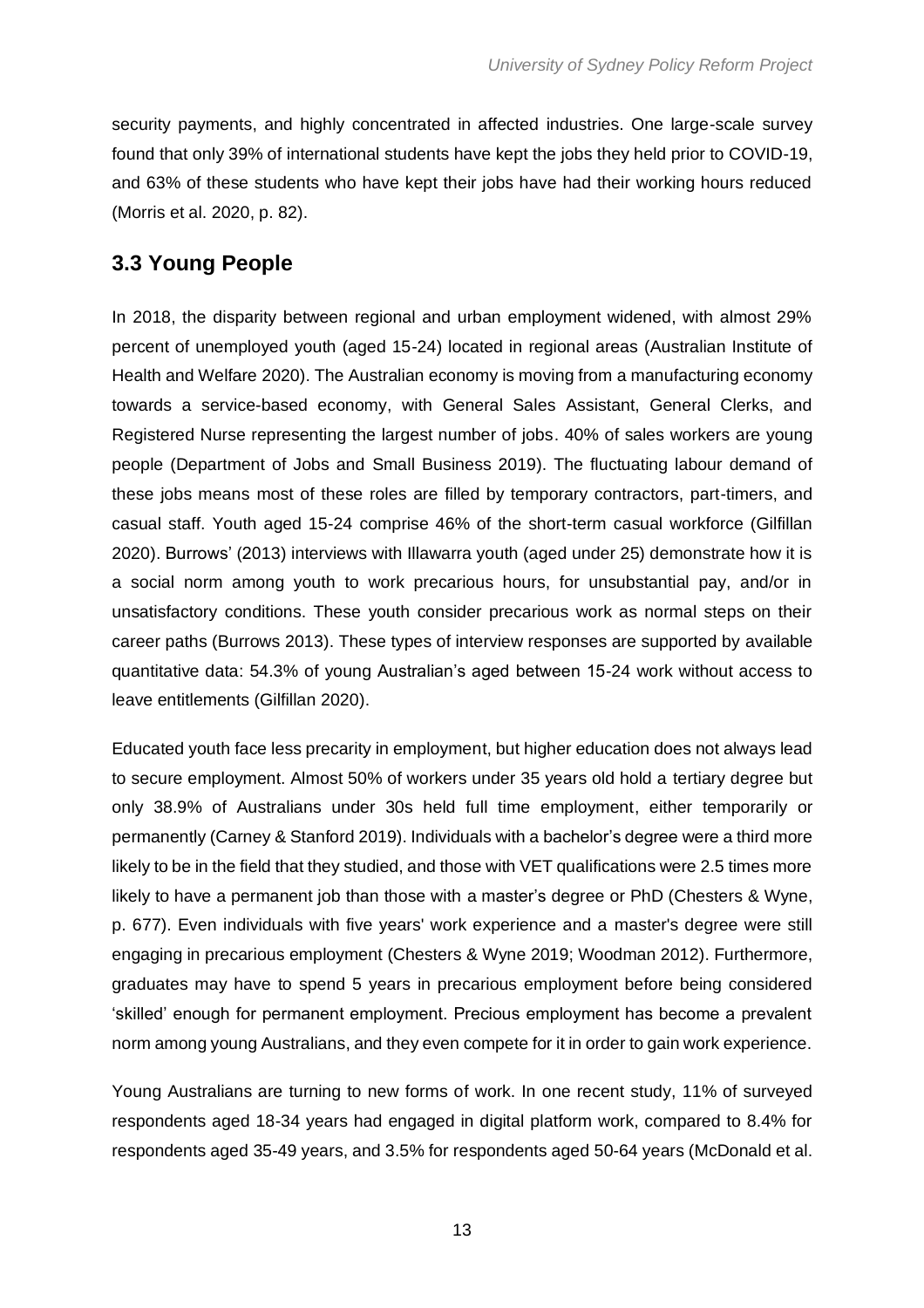2019). While this may be indicative of younger people's comfort with digital platforms, it nevertheless means a significant proportion of them lack robust employment protection. Digital platforms demand varying skill levels: from relatively lower skilled tasks (for example, facilitated through Uber and Airtasker), to higher skilled tasks, such as financial market trading, web design and software development services (Cassells et.al. 2018). The imminent recession may cause an increase in these types of services because of job scarcity and employers' potential preferences for short term employment contracts.

Young workers represent half of the workforce in industries directly affected by COVID-19 (Dimov et al. 2020; Wilkins 2020). They also made up 46% of the short-term casual employees who were ineligible for JobKeeper in August 2020, despite comprising only 17.4% of all employees (Gilfillan 2020). It is therefore likely that many young people who were in precarious employment prior to the crisis were soon classified as unemployed, or not actively looking for work.

### <span id="page-15-0"></span>**3.4 First Nations People**

First Nations people are a vulnerable sector of Australian society and, prior to COVID-19, were already identified as a precariously employed group (Markham, Smith & Morphy 2020). Internationally, other countries with indigenous populations, such as Canada and Sweden have released more comprehensive data on the precarity and forecast of employment for their respective indigenous populations (Proudfoot 2010; Fuller & Vosko 2008). In Australia, however, this data is severely lacking, with only one report from Australian National University's Centre for Aboriginal Economic Policy Research measuring the employment precarity of only indigenous Australians (Markham, Smith & Morphy 2020). This report found that indigenous Australians are more likely to become unemployed due to the effects of COVID-19, as many live within rural communities and mostly take on casual and low-skilled jobs (Markham, Smith & Morphy 2020). Further, 16.9% of Aboriginal or Torres Strait Islanders have worked via a digital platform, compared to 6.8% of non-Aboriginal people (McDonald et al. 2019). Some argue that measurements of employment among First Nations people tend to be quite binary, as either employed or unemployed (Nash 2010). Such measurements would fail to capture the different aspects of precarious employment detailed in section 1 of this paper.

Aboriginal people's employment is likely to be disproportionately impacted by COVID-19. This is because they are overrepresented in casual and low-skilled jobs, which we know are more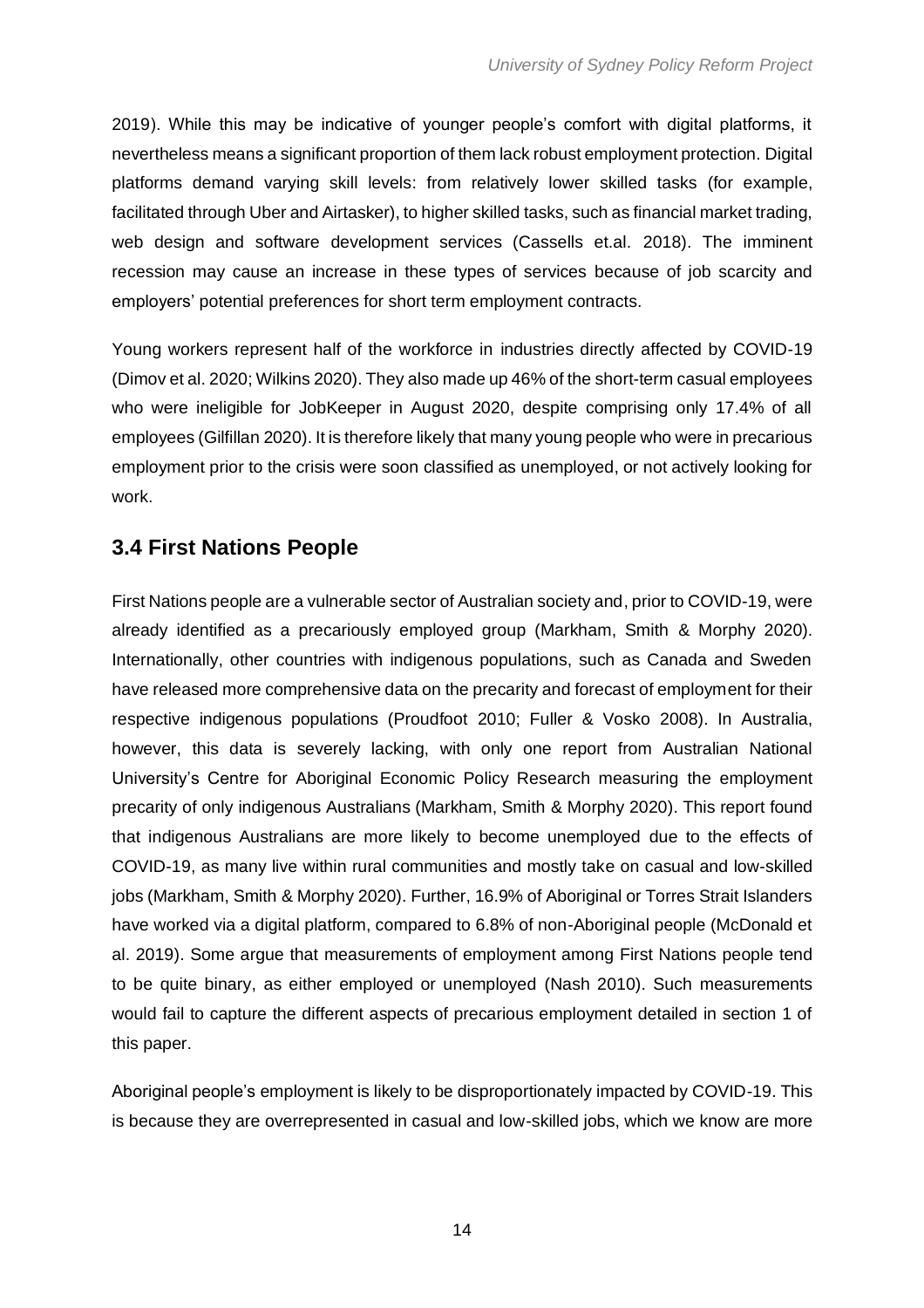at risk to losing working hours (Dinku 2020, p. 2). Those in areas classed as 'remote' or 'very remote' are especially at risk of losing working hours.

#### <span id="page-16-0"></span>**3.5 Industries with High Precarity**

The industries with the highest number of secondary job holdings are administrative and support services, health care and social assistance, and education and training (Australian Bureau of Statistics 2020c). The literature is unclear about why these industries have such a high rate of secondary jobs holdings. One partial explanation might be that these industries are dominated by women, who are overrepresented in underemployment rates and earn less than men for the same work; so the statistics could be partly indicative of gender inequality.

Industries that have close to or more than half of their workforce contracted as casuals are: food and beverage services (64.4%), sports and recreation activities (51.4%), food retailing (44.3%), accommodation (44.3%), motion picture and sound recording activities (43.2%), agriculture (41.8%), building cleaning, pest control and other support services (41.6%) (Australian Bureau of Statistics 2020d, Table 2). The three industries that have less than 10% of their workforce in casual employment contracts are computer system design and related services (4.9%), public administration (8%) and finance (9.7%) (Ibid.). Moreover, it is the industries of accommodation, food services, art and recreation services, and retail trade that report the highest levels of underemployment (Australian Council of Trade Unions 2012; Alexander 2019).

The impacts of COVID-19 have been unevenly distributed across industries. One report, from the Grattan Institute, uses estimates of how social distancing requirements affect different industries in order to estimate the differing impact on unemployment rates, of the JobKeeper payment across industries (Coates et al. 2020). The report argued that increases in unemployment would be most concentrated in industries already characterised by high levels of casualisation. On these measures, the worst-affected industries are hospitality and food service; retail; and arts and recreation (Coates et al. 2020). An estimated 50% of jobs in the hospitality industry have been lost (Coates et al. 2020, p. 19).

The tertiary education sector has also been impacted by COVID-19. However, unlike many other industries where Jobkeeper was provided, public universities, which rely heavily on international student revenue, were not granted any funding government packages or Jobkeeper (Batten, Nicolls & Griggs 2020). This has exacerbated the precarious position of many casually employed academics. A survey investigating the impact of COVID-19 on casually employed academics at the University of Sydney, found that 77% were concerned

15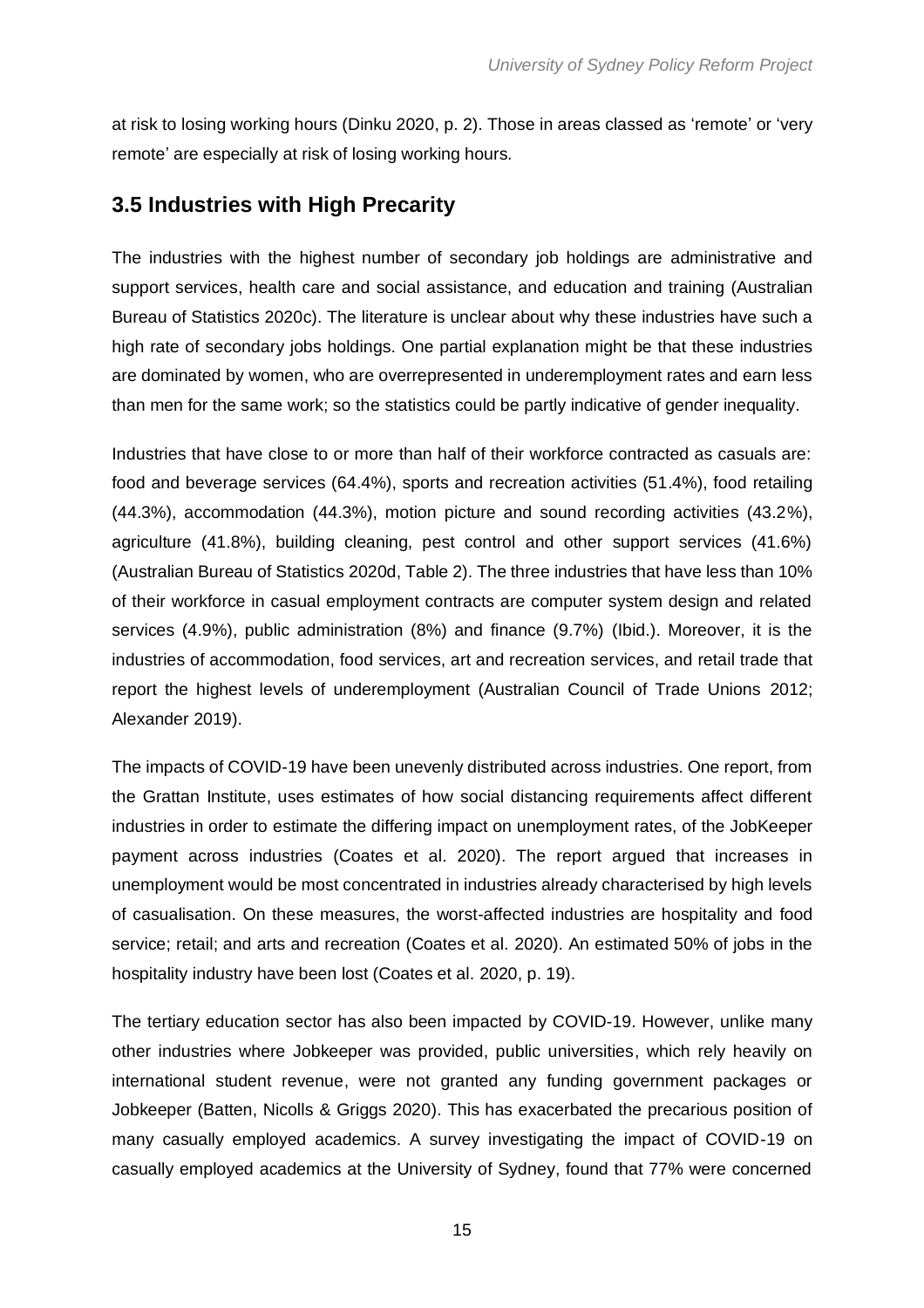about losing their job due to COVID-19, 82% reported that they completed unpaid work due to the pandemic, and 75% reported an increase in workload due to the pandemic (Batten, Nicolls & Griggs 2020, p. 3). 60% indicated that they would permanently leave the tertiary education sector if they lost their job, and 14% reported that they had already been told they will no longer have a job. These results were similar to those of another survey conducted at the University of New South Wales (Batten, Nicolls & Griggs 2020).

Both reports are a good indicator of the employment impacts that would transpire in the absence of the JobKeeper scheme. However, they do not take into account the 'second-wave' economic impacts of COVID-19, which may continue to produce further unemployment, due to a general decrease in consumption, especially by workers in directly impacted industries.

## <span id="page-17-0"></span>**4. Conclusion**

The measurements of precarious employment examined in this paper appear most useful when considered together. Measurements such as employment type, underemployment rate, unemployment rate, are useful for a general overview of precarious employment, and perhaps for understanding how regulation and legal mandates help safeguard against, or engender, precarious work. Self-reporting indicators, such as job satisfaction, compiled through surveys and interviews, help to qualify and nuance the implications of headline indicators, by illuminating the lived experiences of precarious workers. Furthermore, these indicators do not exist in a vacuum, but are embedded within webs of social and political relations, including property and employment law, and now, with the impacts of the COVID-19 pandemic, public health measures.

The literature suggests that workers who are lower-skilled; regional, rural and remote; women; migrants, refugees, and international students; First Nations people; and workers in particular industries, are more vulnerable to precarious employment, and to the negative employment impacts of COVID-19. These demographic categories are porous and cumulative, and need be assessed using an intersectional approach. For example, most young people will be exposed to precarious employment. However, their gender, race, educational level and industry are importantly indicative of whether this precarity will entail simply a lack of secure employment (contract employment), or will also be accompanied by low wage, irregular hours, poor conditions and low job satisfaction. It also appears that neoliberal normative discourse may be encouraging people to internalise their perceived failure to attain secure work.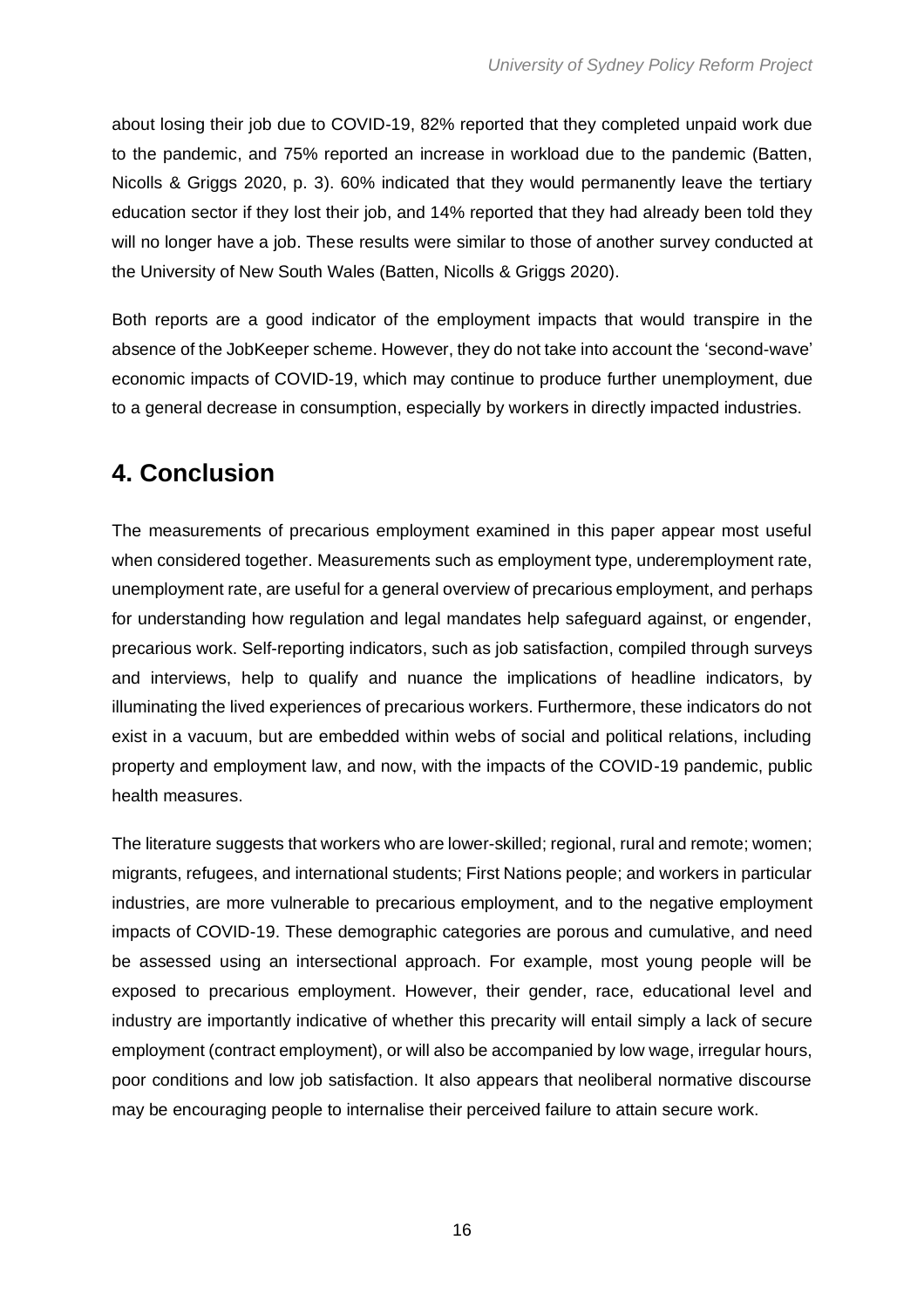### <span id="page-18-0"></span>**References**

Australian Bureau of Statistics (2018) *6202.0 - Labour Force - Australia*. Canberra. Available at:

[https://www.abs.gov.au/ausstats/abs@.nsf/Lookup/6202.0main+features10September](mailto:https://www.abs.gov.au/ausstats/abs@.nsf/Lookup/6202.0main+features10September) 2018 (Accessed: 3 November 2020).

- Australian Bureau of Statistics (2020a) *Labour Force Australia - August 2020*. Canberra. Available at: [https://www.abs.gov.au/statistics/labour/employment-and](https://www.abs.gov.au/statistics/labour/employment-and-unemployment/labour-force-australia/aug-2020)[unemployment/labour-force-australia/aug-2020](https://www.abs.gov.au/statistics/labour/employment-and-unemployment/labour-force-australia/aug-2020) (Accessed: 9 November 2020).
- Australian Bureau of Statistics (2020b) *Labour Force Australia - February 2020*. Canberra. Available at: [https://www.abs.gov.au/statistics/labour/employment-and](https://www.abs.gov.au/statistics/labour/employment-and-unemployment/labour-force-australia/feb-2020)[unemployment/labour-force-australia/feb-2020](https://www.abs.gov.au/statistics/labour/employment-and-unemployment/labour-force-australia/feb-2020) (Accessed: 3 November 2020).
- Australian Bureau of Statistics (2020c) *Labour Account Australia – September 2020, Australian Bureau of Statistics*. Canberra. Available at: https://www.abs.gov.au/statistics/labour/employment-and-unemployment/labouraccount-australia/latest-release#jobs

Australian Bureau of Statistics (2020d) *COVID-19: Impacts on casual workers in Australia – a statistical snapshot.* Canberra. Available: at: https://www.aph.gov.au/About\_Parliament/Parliamentary\_Departments/Parliamentary\_L ibrary/pubs/rp/rp1920/StatisticalSnapshotCasualWorkersAustralia#\_Toc39756314

- Australian Council of Trade Unions (2012) *Independent Inquiry into Insecure Work in Australia| Lives On Hold: Unlocking the Potential of Australia's Workforce.*, *Independent Inquiry Into Insecure Work*. Melbourne. Available at: [https://www.actu.org.au/media/349417/lives\\_on\\_hold.pdf](https://www.actu.org.au/media/349417/lives_on_hold.pdf) (Accessed: 9 October 2020).
- Australian Council of Trade Unions (2018) *Australia's insecure work crisis: Fixing it for the future*. Melbourne. Available at: [https://www.actu.org.au/media/1033868/insecure](https://www.actu.org.au/media/1033868/insecure-work_final-18052018-final.pdf)[work\\_final-18052018-final.pdf](https://www.actu.org.au/media/1033868/insecure-work_final-18052018-final.pdf) (Accessed: 16 September 2020).
- Australian Council of Trade Unions (2019) *Fixing the on-demand economy and other insecure work*. Melbourne. Available at: [https://s3.ap-southeast-](https://s3.ap-southeast-2.amazonaws.com/hdp.au.prod.app.vic-engage.files/3915/5669/1083/Australian_Council_of_Trade_Unions.pdf)[2.amazonaws.com/hdp.au.prod.app.vic](https://s3.ap-southeast-2.amazonaws.com/hdp.au.prod.app.vic-engage.files/3915/5669/1083/Australian_Council_of_Trade_Unions.pdf)[engage.files/3915/5669/1083/Australian\\_Council\\_of\\_Trade\\_Unions.pdf.](https://s3.ap-southeast-2.amazonaws.com/hdp.au.prod.app.vic-engage.files/3915/5669/1083/Australian_Council_of_Trade_Unions.pdf)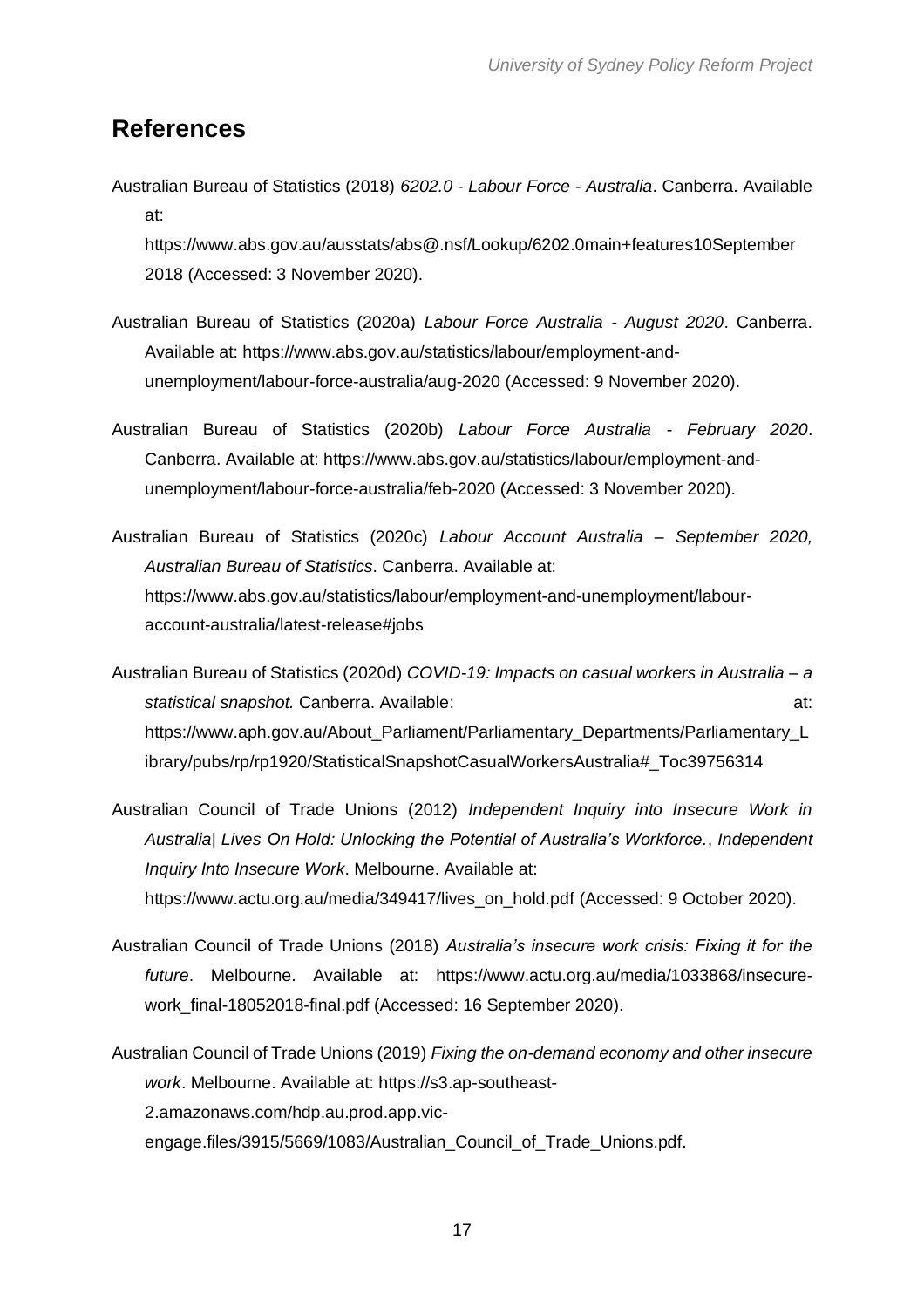- AIHW (2019) *Employment trends*, *Australian Institute of Health and Welfare*. Available at: <https://www.aihw.gov.au/reports/australias-welfare/employment-trends> (Accessed: 20 October 2020).
- Alexander, L. (2019) *Understanding Insecure Work in Australia*. Available at: [https://mckellinstitute.org.au/app/uploads/McKell-Institute-Queensland-Understanding-](https://mckellinstitute.org.au/app/uploads/McKell-Institute-Queensland-Understanding-Insecure-Work-in-Australia-1-2.pdf)[Insecure-Work-in-Australia-1-2.pdf](https://mckellinstitute.org.au/app/uploads/McKell-Institute-Queensland-Understanding-Insecure-Work-in-Australia-1-2.pdf) (Accessed: 9 November 2020).
- Batten, N., Nicolls, L., Griggs, J.L. (2020). *Overworked and Worked Over: Casual Academics Bear the Costs of COVID-19.* New South Wales: University of Sydney Casuals Network Available at: [https://usydcasuals.files.wordpress.com/2020/07/survey-report-](https://usydcasuals.files.wordpress.com/2020/07/survey-report-2.pdf?fbclid=IwAR0BMWhId-ESSM8tfOTtDLp6jYY4Hse43lnuGPJaGB3gh9M_fCzRaHor_1U)[2.pdf?fbclid=IwAR0BMWhId-](https://usydcasuals.files.wordpress.com/2020/07/survey-report-2.pdf?fbclid=IwAR0BMWhId-ESSM8tfOTtDLp6jYY4Hse43lnuGPJaGB3gh9M_fCzRaHor_1U)[ESSM8tfOTtDLp6jYY4Hse43lnuGPJaGB3gh9M\\_fCzRaHor\\_1U](https://usydcasuals.files.wordpress.com/2020/07/survey-report-2.pdf?fbclid=IwAR0BMWhId-ESSM8tfOTtDLp6jYY4Hse43lnuGPJaGB3gh9M_fCzRaHor_1U) (Accessed: 1 Nov 2020)
- Baxter, J. and Hewitt, B. (2013) 'Negotiating Domestic Labor: Women's Earnings and Housework Time in Australia', *Feminist Economics*, 19(1), pp. 29–53. doi: 10.1080/13545701.2012.744138.
- Bouwhuis, S. et al. (2019) 'Multiple-job holding is not a type of precarious employment', *Scandinavian Journal of Work, Environment & Health*, 45(1), pp. 98–99. doi: 10.5271/sjweh.3782.

Buchanan, I. (2018) *Dictionary of Critical Theory*. 2nd edition. Oxford University Press

- Breunig, R. (2020) *Strengthening JobKeeper*, *Crawford School of Public Policy*. Available at: <https://crawford.anu.edu.au/news-events/news/16921/strengthening-jobkeeper> (Accessed: 11 November 2020).
- Burgess, J., Connell, J. and Rasmussen, E. (2005) *Temporary Agency Work and Precarious Employment: A Review of the Current Situation in Australia and New Zealand*, *Source: Management Revue*.
- Burrows, S. (2013) 'Precarious work, neo-liberalism and young people's experiences of employment in the Illawarra region', *Economic and Labour Relations Review*, 24(3), pp. 380–396. doi: 10.1177/1035304613498189.
- Campbell, I. and Burgess, J. (2018) 'Patchy progress? Two decades of research on precariousness and precarious work in Australia', *Labour & Industry*, 28(1), pp. 48–67. doi: 10.1080/10301763.2018.1427424.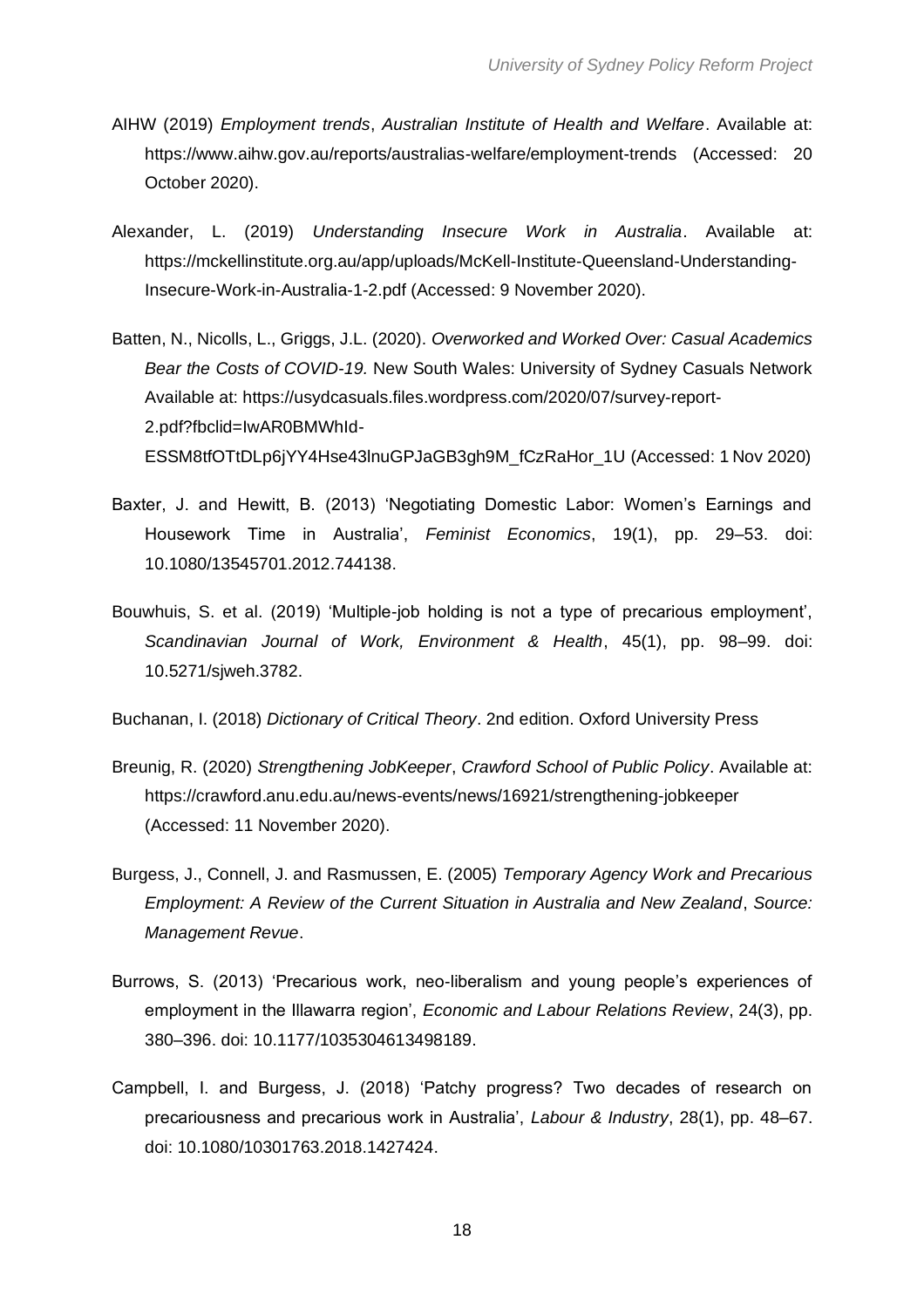- Campbell, I. and Price, R. (2016) 'Precarious work and precarious workers: Towards an improved conceptualisation', *The Economic and Labour Relations Review*, 27(3), pp. 314–332. doi: 10.1177/1035304616652074.
- Campbell, I., Whitehouse, G. and Baxter, J. (2009) *Australia: Casual employment, part-time employment and the resilience of the male-breadwinner model*, *Gender and the Contours of Precarious Employment*. doi: 10.4324/9780203874424.
- Carney, T. and Stanford, J. (2018) *The Dimensions of Insecure Work: A Factbook*, *The Australia Institute, Centre for Future Work*. Available at: [https://d3n8a8pro7vhmx.cloudfront.net/theausinstitute/pages/2807/attachments/original/](https://d3n8a8pro7vhmx.cloudfront.net/theausinstitute/pages/2807/attachments/original/1528337971/Insecure_Work_Factbook.pdf?1528337971) [1528337971/Insecure\\_Work\\_Factbook.pdf?1528337971.](https://d3n8a8pro7vhmx.cloudfront.net/theausinstitute/pages/2807/attachments/original/1528337971/Insecure_Work_Factbook.pdf?1528337971)
- Cassells, R. and Duncan, A. (2020) *Short-term and long-term casual workers: How different are they?*,*Bankwest Curtin Economics Centre Research Brief COVID-19 No. 4*. Perth.
- Cassells, R. et al. (2018) *Future of Work in Australia*, *Focus on the States Series, No.6/18*. Available at: [http://bcec.edu.au/assets/BCEC-Future-of-Work-in-Australia-Report.pdf.](http://bcec.edu.au/assets/BCEC-Future-of-Work-in-Australia-Report.pdf)
- Chesters, J. and Wyne, J. (2019) 'Chasing rainbows: How many educational qualifications do young people need to acquire meaningful, ongoing work?', *Journal of Sociology*, 55(4), pp. 670–688. doi: 10.1177/1440783319888285.
- Clibborn, S. and Wright, C. F. (2020) 'COVID-19 and the policy-induced vulnerabilities of temporary migrant workers in Australia', *Journal of Australian Political Economy, The*, (85), pp. 62–70.
- Coates, B. *et al.* (2020) *Shutdown: estimating the COVID-19 employment shock*. Grattan Institute. Available at: [http://www.grattan.edu.au/.](http://www.grattan.edu.au/) (Accessed: 24 September 2020).
- Craig, L., Powell, A. and Brown, J. E. (2016) 'Gender patterns in domestic labour among young adults in different living arrangements in Australia', *Journal of Sociology*, 52(4), pp. 772– 788. doi: 10.1177/1440783315593181.
- Department of Jobs and Small Business (2019) *Australian Jobs 2019*. Available at: [https://australianjobs.employment.gov.au/.](https://australianjobs.employment.gov.au/)
- Dimov, S. et al. (2020) *The young Australians hit hard during COVID-19*, *Pursuit by The University of Melbourne*. Available at: [https://pursuit.unimelb.edu.au/articles/the-young](https://pursuit.unimelb.edu.au/articles/the-young-australians-hit-hard-during-covid-19)[australians-hit-hard-during-covid-19](https://pursuit.unimelb.edu.au/articles/the-young-australians-hit-hard-during-covid-19) (Accessed: 27 September 2020).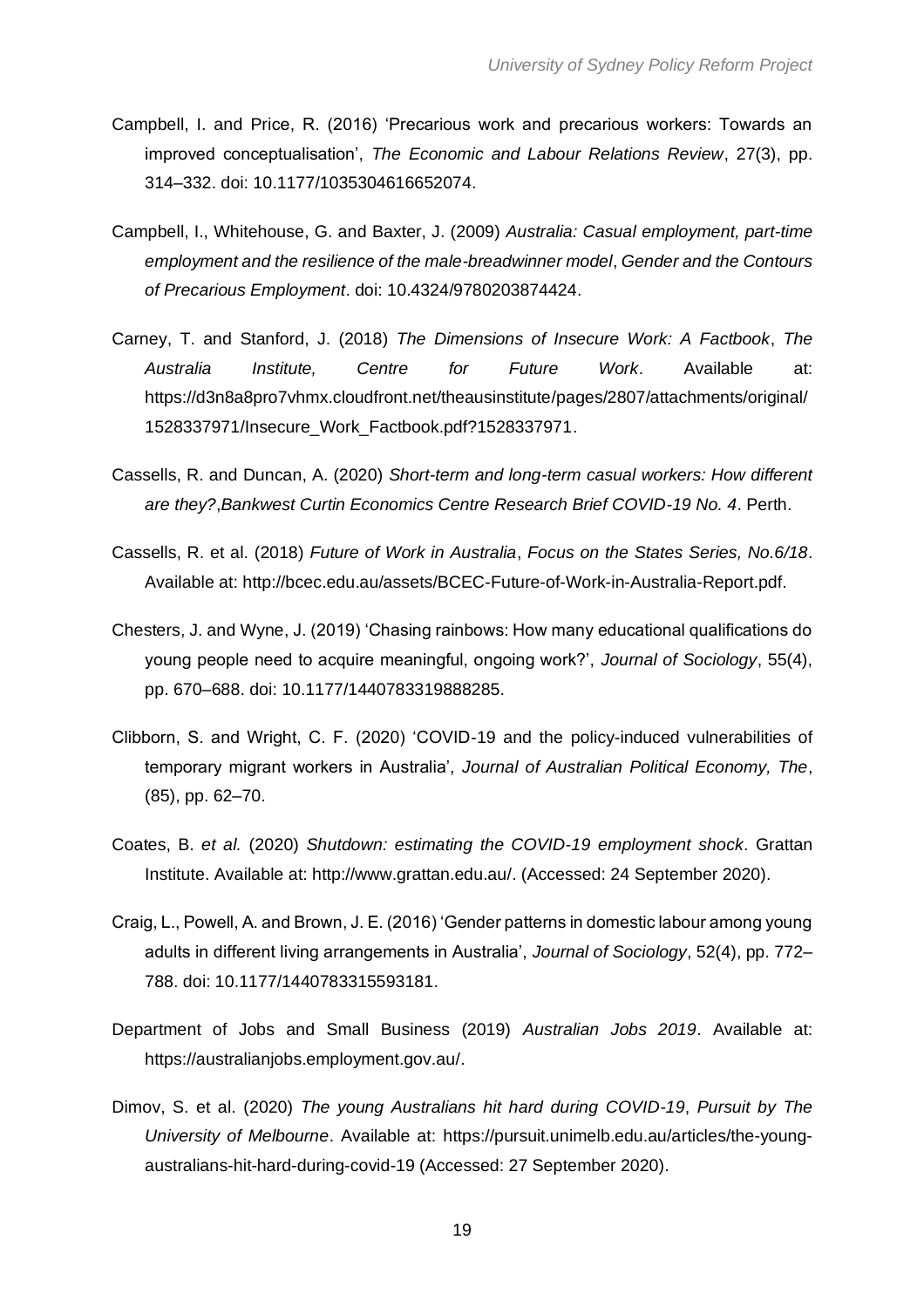- Dinku, Y. (2020) 'The COVID-19 crisis, recession and Indigenous jobs', *Centre for Aboriginal Economic Policy Research*, 1. doi: 10.25911/5e8702ec1fba2.
- Duncan, A., Cassels, R. and Dockery, M. (2020) *Labour Market Update – July 2020*. Perth. Available at: [https://bcec.edu.au/assets/2020/09/Monthly-Labour-Market-Update-August-](https://bcec.edu.au/assets/2020/09/Monthly-Labour-Market-Update-August-2020.pdf)[2020.pdf](https://bcec.edu.au/assets/2020/09/Monthly-Labour-Market-Update-August-2020.pdf) (Accessed: 13 October 2020).
- Ervasti, J. and Virtanen, M. (2019) 'Research strategies for precarious employment', *Scandinavian Journal of Work, Environment & Health*, 45(5), pp. 425–427. doi: 10.5271/sjweh.3845.
- Ettlinger, N. (2007) 'Precarity Unbound', *Alternatives*, 32(3), pp. 319–340. Available at: [https://www.jstor.org/stable/40645223?seq=1&cid=pdf-.](https://www.jstor.org/stable/40645223?seq=1&cid=pdf-)
- Fuller, S. and Vosko, Æ. L. F. (2008) 'Temporary Employment and Social Inequality in Canada : Exploring Intersections of Gender , Race and Immigration Status', pp. 31–50. doi: 10.1007/s11205-007-9201-8.
- Gilfillan, G. (2020) *COVID-19: Impacts on casual workers in Australia — a statistical snapshot*. Canberra. Available at: [https://www.aph.gov.au/About\\_Parliament/Parliamentary\\_Departments/Parliamentary\\_L](https://www.aph.gov.au/About_Parliament/Parliamentary_Departments/Parliamentary_Library/pubs/rp/rp1920/StatisticalSnapshotCasualWorkersAustralia) [ibrary/pubs/rp/rp1920/StatisticalSnapshotCasualWorkersAustralia.](https://www.aph.gov.au/About_Parliament/Parliamentary_Departments/Parliamentary_Library/pubs/rp/rp1920/StatisticalSnapshotCasualWorkersAustralia)
- Hayne, J. (2020) 'Coronavirus sent shockwaves through the Australian job market. Here are the numbers you need to know', *ABC News*, 14 May.
- Kooy, J. van (2020) *COVID-19 and humanitarian migrants on temporary visas: assessing the public costs*. Available at: [https://www.refugeecouncil.org.au/covid-19-assessing-the](https://www.refugeecouncil.org.au/covid-19-assessing-the-public-costs/)[public-costs/](https://www.refugeecouncil.org.au/covid-19-assessing-the-public-costs/) (Accessed: 28 September 2020).
- Kretsos, L. (2010) 'The Persistent Pandemic of Precariousness: Young People at Work', in *A Young Generation Under Pressure?* Springer Berlin Heidelberg, pp. 3–21. doi: 10.1007/978-3-642-03483-1\_1.
- Louie, A. M. et al. (2006) 'Empirical study of employment arrangements and precariousness in Australia', *Relations Industrielles*, 61(3). doi: 10.7202/014186ar.
- Markham, F., Smith, D. and Morphy, F. (2020) 'Indigenous Australians and the COVID-19 Crisis: Perspectives on Public Policy'. doi: 10.25911/5e8702ec1fba2.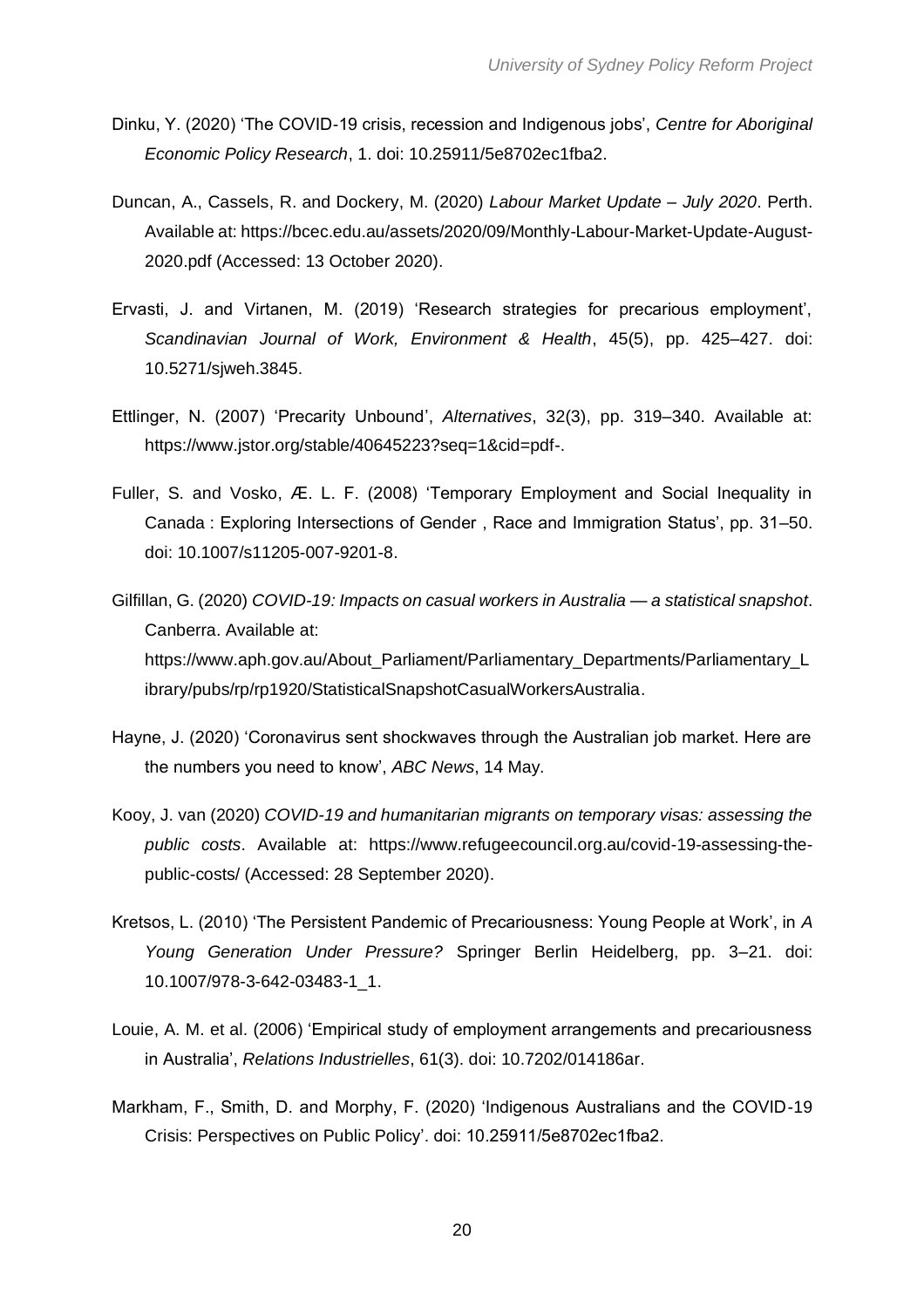- McDonald, P. et al. (2019) *Digital Platform Work in Australia: Preliminary findings from a national survey*. Available at: [https://apo.org.au/sites/default/files/resource-files/2019-](https://apo.org.au/sites/default/files/resource-files/2019-06/apo-nid242706.pdf) [06/apo-nid242706.pdf.](https://apo.org.au/sites/default/files/resource-files/2019-06/apo-nid242706.pdf)
- Millar, K. M. (2017) 'Toward a critical politics of precarity', *Sociology Compass*, 11(6). doi: 10.1111/soc4.12483.
- Morris, A. et al. (2020) *The Experience of International Students Before and During COVID-19: Housing, work, study, and wellbeing*. Institute for Public Policy and Governance, UTS.
- Nash, D. (2009) 'From shell work to shell art : Koori women creating knowledge and value on the South Coast of NSW 1', 2, pp. 1–38.
- OECD (2019) *OECD Employment Outlook 2019*, *OECD*. Available at: <http://www.oecd.org/employment-outlook/2019/> (Accessed: 28 September 2020).
- Olsthoorn, M. (2014) 'Measuring Precarious Employment: A Proposal for Two Indicators of Precarious Employment Based on Set-Theory and Tested with Dutch Labor Market-Data', *Social Indicators Research*, 119(1), pp. 421–441. doi: 10.1007/s11205-013-0480-y.
- Onselen, L. van (2018) *Australia tops OECD for insecure work - MacroBusiness*, *Macro Business*. Available at: [https://www.macrobusiness.com.au/2018/05/australia-tops-oecd](https://www.macrobusiness.com.au/2018/05/australia-tops-oecd-insecure-work/)[insecure-work/](https://www.macrobusiness.com.au/2018/05/australia-tops-oecd-insecure-work/) (Accessed: 18 September 2020).
- Proudfoot, S. (2010) 'Aboriginals hit harder by recession: report', *Edmonton Journal*, (May), pp. 1–3. Available at: [https://www.pressreader.com/canada/edmonton](https://www.pressreader.com/canada/edmonton-journal/20100514/285331858299869)[journal/20100514/285331858299869.](https://www.pressreader.com/canada/edmonton-journal/20100514/285331858299869)
- Richardson, D. and Denniss, R. (2020) *Gender experiences during the COVID-19 lockdown: Women lose from COVID-19, men to gain from stimulus*.
- Rodgers, G. and Rodgers, J. (1989) *Precarious jobs in labour market regulation: the growth of atypical employment in Western Europe*. Geneva, Switzerland: International Institute for Labour Studies.
- Standing, G. (2011) *The Precariat – The New Dangerous Class*. 1st edition. Bloomsbury Academic.
- Stanford, J. (2018) *The Future of Work Is What We Make It*, *Submission to: Senate Select Committee on the Future of Work and Workers*. doi: 10.1177/107621759702000508.